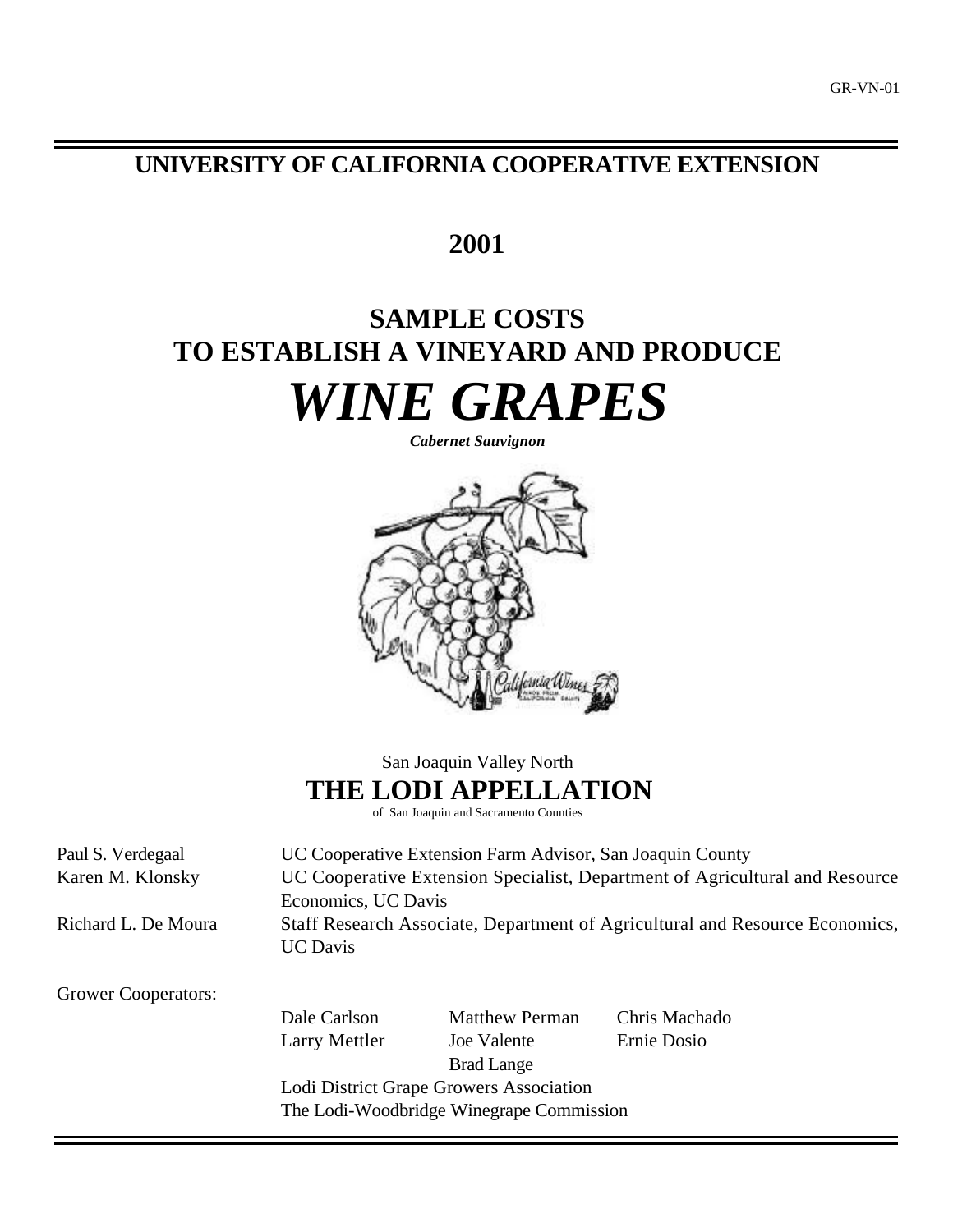## **SAMPLE COST TO ESTABLISH A VINEYARD AND PRODUCE WINE GRAPES Cabernet Sauvignon – Drip Irrigation San Joaquin Valley North, Lodi Appellation of San Joaquin and Sacramento Counties – 2001**

## **CONTENTS**

| Table 5. WHOLE FARM EQUIPMENT, INVESTMENT, AND BUSINESS OVERHEAD COSTS17 |  |
|--------------------------------------------------------------------------|--|
|                                                                          |  |
|                                                                          |  |
|                                                                          |  |

## **INTRODUCTION**

Sample costs to establish a vineyard and produce wine grapes under drip irrigation in the northern San Joaquin Valley – Lodi Appellation of Sacramento and San Joaquin counties are presented in this study. This study is intended as a guide only, and can be used to make production decisions, determine potential returns, prepare budgets and evaluate production loans. Practices described are based on production practices considered typical for the crop and area, but these same practices will not apply to every situation. The sample costs for labor, materials, equipment and custom services are based on current figures. A blank column, "*Your Costs*", in Tables 2 and 3 is provided for entering your costs.

The hypothetical farm operation, production practices, overhead, and calculations are described under the assumptions. For additional information or an explanation of the calculations used in the study call the Department of Agricultural and Resource Economics, University of California, Davis, (530) 752-3589 or your local UC Cooperative Extension office.

Sample Cost of Production Studies for many commodities are available and can be requested through the Department of Agricultural and Resource Economics, UC Davis, (530) 752-1515. Current studies can be downloaded from the department website at http://coststudies.ucdavis.edu or obtained from selected county UC Cooperative Extension offices.

University of California and the United States Department of Agriculture cooperating.

The University of California, Cooperative Extension in compliance with Titles VI and VII of the Civil Rights Act of 1964, Title IX of the Education Amendments of 1972, Sections 503 and 504 of the Rehabilitation Act of 1973 does not discriminate on the basis of race, religion, color, national origins, sex, mental or physical handicaps or age in any of its programs or activities, or with respect to any of its employment policies, practices or procedures. Inquiries regarding this policy may be directed to the Affirmative Action Director, University of California, Agriculture and Natural Resources, 300 Lakeside Drive, Oakland, California 94612-3560, (510) 987-0097.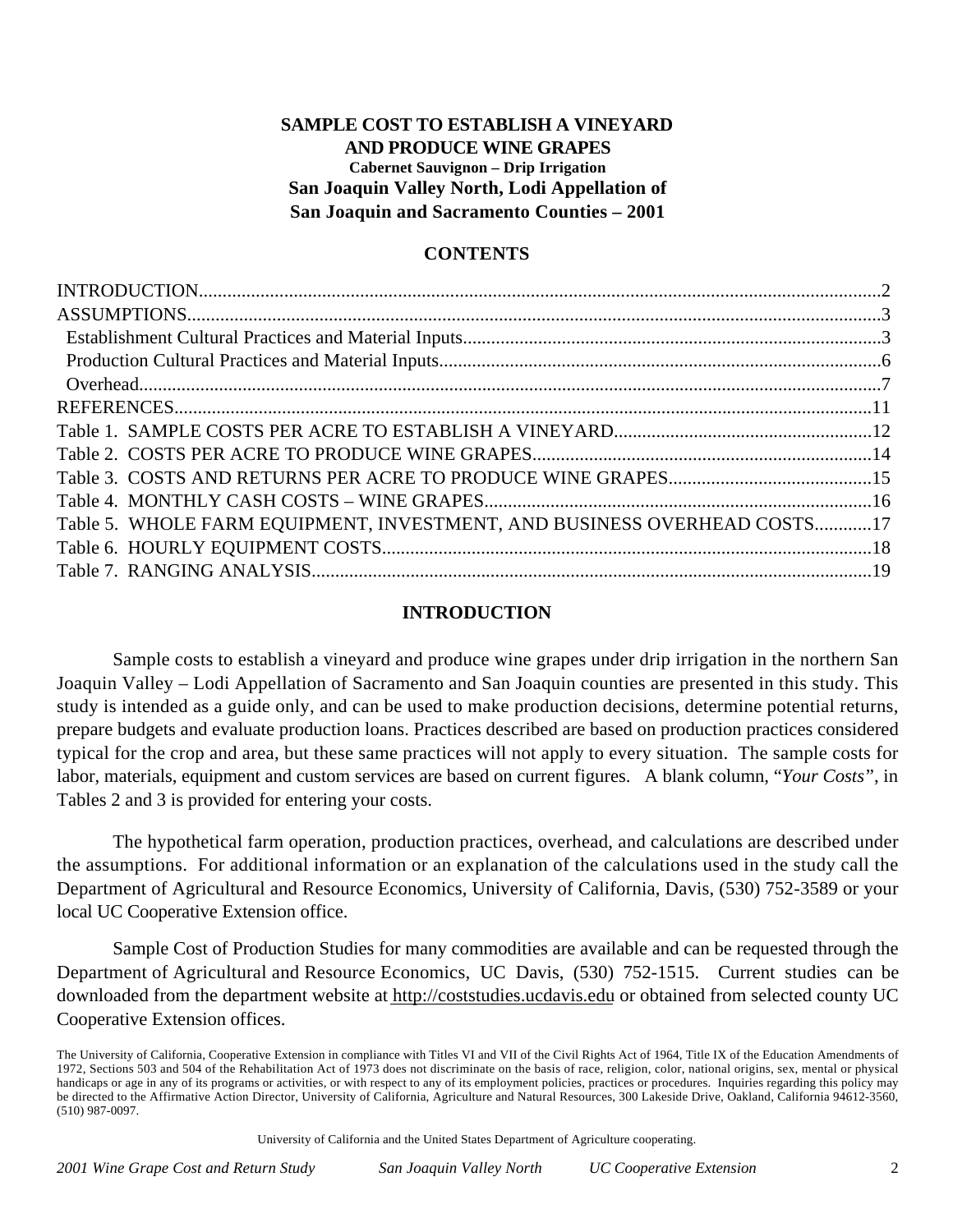## **ASSUMPTIONS**

The assumptions refer to Tables 1 to 7 and pertain to sample costs to establish a vineyard and produce wine grapes in the Lodi Appellation of the northern San Joaquin Valley – Sacramento and San Joaquin counties. For district location and other related information see the website http://www.lodiwine.com. Practices described are not University of California recommendations, but represent production practices and materials considered typical of a well managed vineyard in the region. The costs, materials, and practices shown in this study will not be applicable to all situations.Establishment and cultural practices vary by grower and the differences can be significant. *The use of trade names in this report does not constitute an endorsement or recommendation by the University of California or the Lodi District Grape Growers Association nor is any criticism implied by omission of other similar products.*

**Farm.** The hypothetical farm located on the valley floor in the Lodi Appellation of San Joaquin and Sacramento counties is owned, managed and operated by the owner. The 200 contiguous acre farm consists of 135 acres of mature vineyards in production, 60 acres of wine grapes being established, and five acres occupied by roads, irrigation systems, fencing, and farmstead.

## **Establishment Cultural Practices and Material Inputs**

The following practices refer to table 1.

**Vineyard Conversion and Site Preparation.** The new vineyard is being planted on land that had an existing vineyard. The old grapevines are removed in the fall. After the vines have been pushed out and burned, the land is slip plowed twice to a depth of 5-6 feet to break up hardpan, improve root and water penetration and also pull up additional roots remaining from the previous vines. The ground is then disced two times. The field is fumigated untarped, and immediately disced and cultipacked in a single operation to seal the fumigated surface. The field is floated one time. The following spring the ground is cultivated (disced) two times. A preemergent, residual herbicide is applied during the first discing and the material further incorporated with the second discing. All operations that prepare the vineyard for planting are done in the year prior to planting, but costs are shown in the first year. Vineyard removal, slip plowing, and fumigation are done by contract or custom operators.

**Vines.** Potted benchgraft vines, Cabernet Sauvignon variety, are planted on a 7' x 10' spacing at 622 vines per acre. Vines are trained to a bilateral cordon at 44 inches and spur pruned. Cordons are the horizontal branches and spurs or shoots are the bearing units on the cordon. The grapevines are assumed to begin yielding fruit in three years and produce for an additional 22 years.

**Planting.** Planting the vineyard starts in early spring by laying out and marking vine sites. The drip line is laid on top of the ground and turned on to ease digging by hand, if the ground is dry. The potted plants are placed in the planting hole and covered with soil. The following year an average of 2% or 13 vines per acre will be replanted.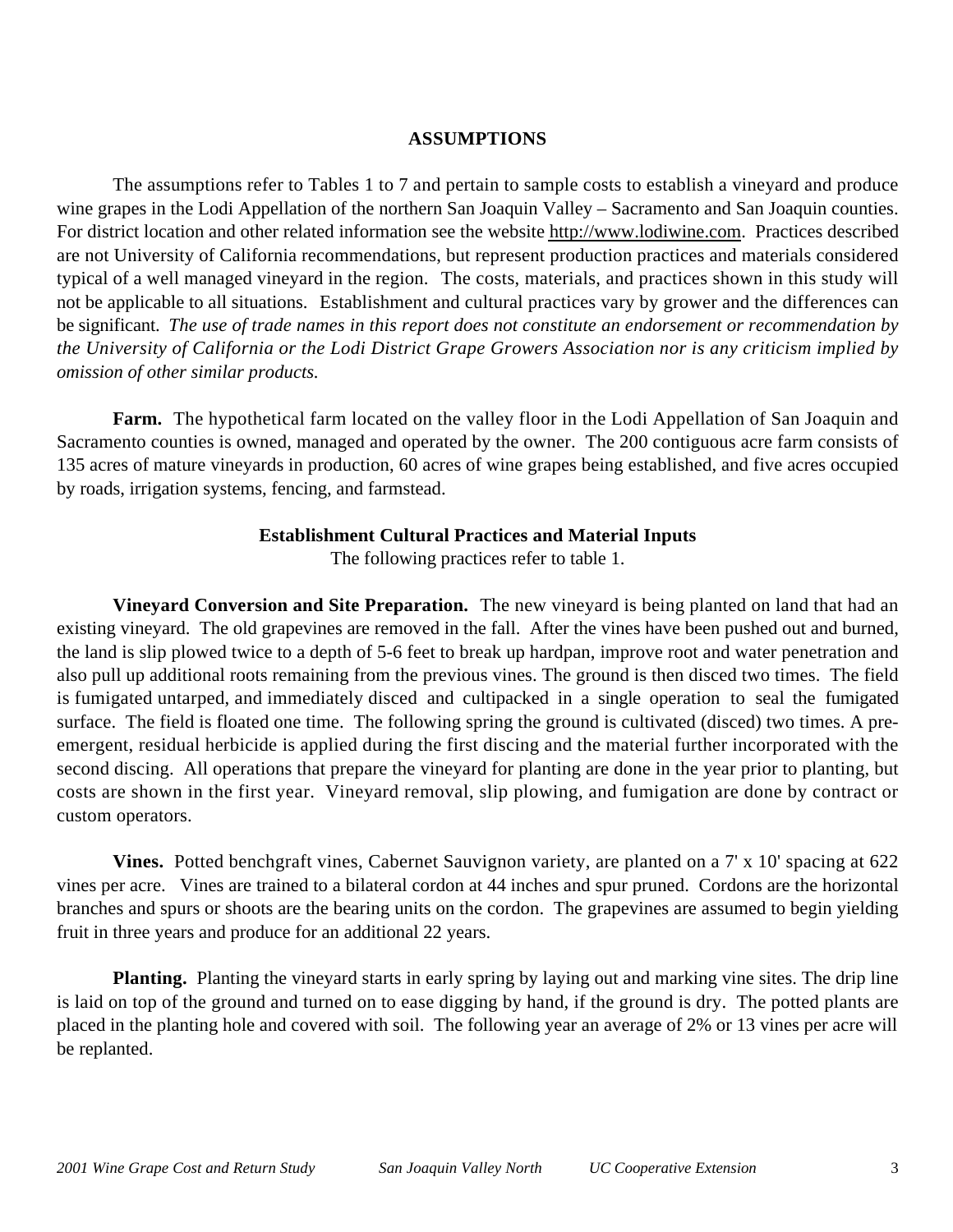**Trellis System.** The trellis system is designed to support a bilateral cordon trained and spur pruned vineyard. The system in this study utilizes metal T posts at each vine with end posts at row ends to anchor the wires. Five permanent wires are secured to the end posts and attached to the metal T posts. The owner and hired workers install the trellis system. The system is considered as part of the vineyard since it will be removed when the vines are removed. Therefore it is included as part of the establishment cost. The trellis system is installed during the first 2 years as follows:

*First Year.* In the fall of the first year or spring of the second (second year in this study), T posts and six end posts are installed. Seven-foot metal T posts are set at each vine location and end stakes are pounded into the soil at the row ends.

*Second Year.* The wires are strung from end post to end post. Four 12 gauge, high tensile, cordon and catch (top) wires are attached with a clip to each metal T post. Cross arms are attached to alternate posts. The bottom strand is 13 gauge, high tensile wire also permanently attached to the end and T posts. The drip irrigation line is suspended from this bottom strand with drip clips.

**Pruning/Training.** Pruning in this study includes pruning, training, tying, suckering, shoot positioning and thinning. All operations are not done each year, nor are all the operations used for other training methods or trellis systems. The prunings are placed in between the vine rows and are chopped during the first discing.

*First Year.* The vines are winter pruned. During dormancy vines are pruned back to two bud spurs to provide shoots of which one is selected for trunk development.

*Second Year.* The vines are green tied, which includes suckering, tying, and vine training. Suckering is the removal of sprouts from the rootstock that compete with the main trunk and cordons for water and nutrients. Vines are trained by tying one shoot up the T post to become the main trunk. Later in the season this shoot is topped at or slightly below the cordon wire. Two lateral shoots are selected from the trunk as the bilateral cordons. Any remaining lower laterals are also pruned and the cordons cut back to the appropriate length as determined by girth. Green tying is done from May through July.

*Third Year.* Training vines continues by extending the cordons along the permanent cordon wire and selecting spur positions. Canes from spurs are pruned appropriately. Slower growing vines continue to be trained; however, year three is the last year that the vines are trained in this study. After vines are trained, canopy management including shoot positioning, thinning, and suckering trunks and cordons will also start. The number of hours per acre needed to prune declines from the previous year, but remains constant in the years thereafter.

**Irrigation.** Irrigation cost in the tables includes pumped water plus labor. In this study water is calculated to cost \$54.00 per acre-foot. No assumption is made about effective rainfall. During the first two years, irrigations begin in May and end around September. In the third year additional irrigations are made postharvest. The amount of water applied to the vineyard period varies each year as shown in Table A.

| Table A. Applied Irrigation Water |  |                        |       |  |  |  |  |  |
|-----------------------------------|--|------------------------|-------|--|--|--|--|--|
| AcIn/Year                         |  |                        |       |  |  |  |  |  |
| Year                              |  | Preharvest Postharvest | Total |  |  |  |  |  |
|                                   |  |                        |       |  |  |  |  |  |
|                                   |  |                        |       |  |  |  |  |  |
|                                   |  |                        |       |  |  |  |  |  |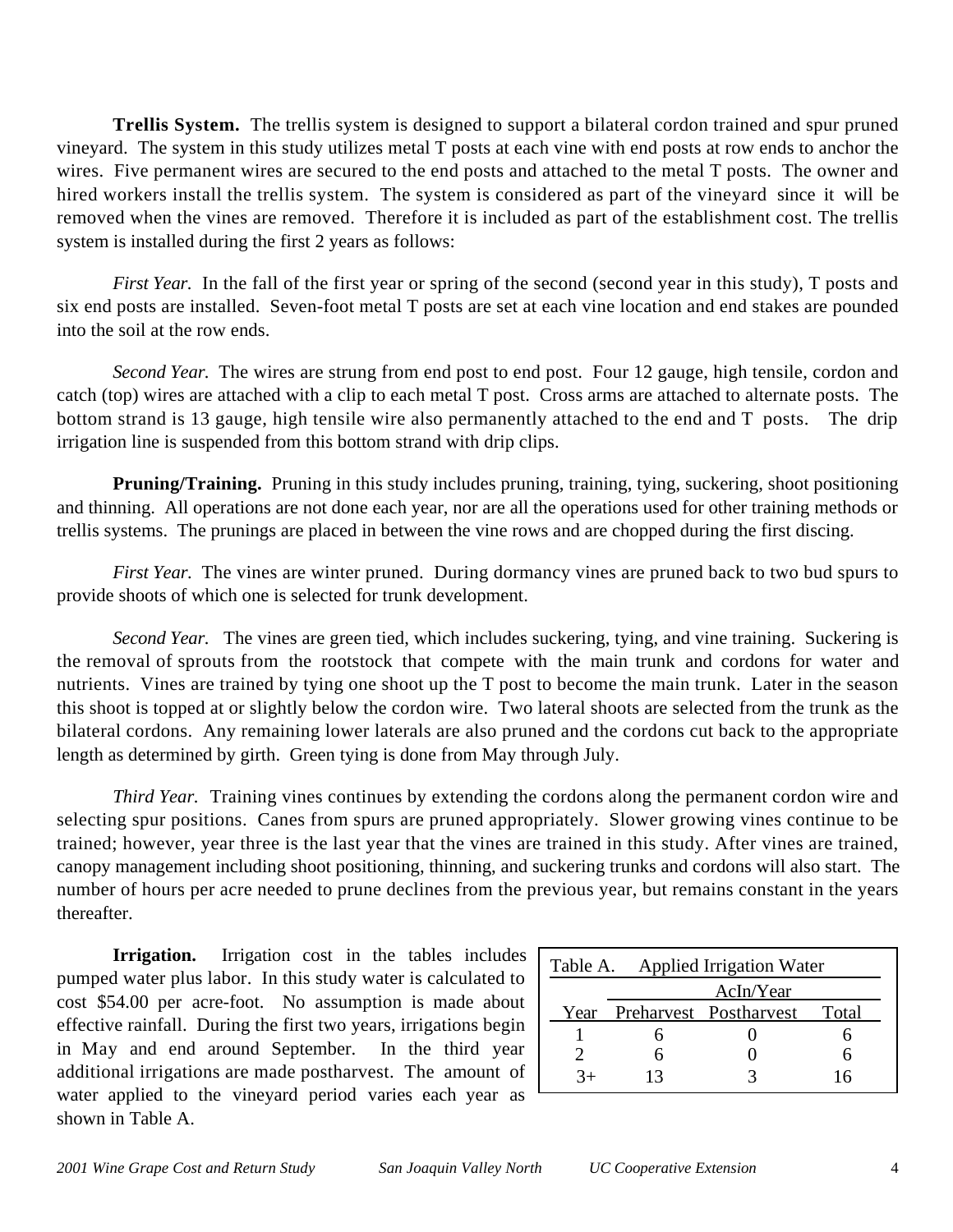Pest Management. The pesticides and rates mentioned in this cost study as well as other materials available are listed in *UC Integrated Pest Management Guidelines, Grapes.* Pesticides mentioned in the study are commonly used, but are not recommendations.

*Insects.* Insect management begins in the third year. Leafhoppers (*Erythroneura elegantula* Osborn, and *E. variabilis* Beamer) can cause serious problems. They are controlled in June by a single application of Provado. The material is applied with the grower's tractor and vineyard sprayer.

*Diseases.* Many pathogens attack grapevines, but the major disease assumed in this study is powdery mildew (*Uncinula necator*). Powdery mildew control begins the third year. Sulfur dust is applied four times and Rally, a sterol inhibitor, two times.

*Weeds.* Prior to planting, Treflan, a preemergent herbicide, is applied with a spray boom attached to the front of a disc. Incorporation is completed with a second discing. The row centers are cultivated (disced) three to five times per season during the establishment years. The vine rows are strip sprayed with a combination of residual herbicides such as Prowl and Goal in late fall or winter during the first two years. Princep and Karmex are used in the winter beginning in the third year. Summer weed control along the vine row begins in the second year with applications of Roundup, a foliar herbicide.

*Vertebrate.* Jackrabbits (*Lepus californicus*) are the major pest, although cottontail (*Sylvilagus audubonii*), and brush rabbit (*S. bachmani*) can also cause damage. Milk cartons placed around the young vines at planting protect the vines from rabbit damage. Another method is to build a fence around the vineyard.

**Fertilization.** Nitrogen at 25 pounds per acre (1,250 pounds of material) is applied as 2-2-10 in the first year and as 5-0-12 (500 pounds of material) during the remaining years. The material in year one also supplies 25 pounds of phosphorous and 125 pounds of potassium. The 5-0-12 applied in the second year supplies 60 pounds of potassium.

**Harvesting.** Harvesting starts in the third year. In this study the crop is custom harvested by machine. Hauling to the crusher is contracted and paid by the grower.

| Table B. Annual Yields for<br>Cabernet Sauvignon |  |     |  |  |  |  |  |
|--------------------------------------------------|--|-----|--|--|--|--|--|
| Year: 3                                          |  | 4+  |  |  |  |  |  |
| Tons Per 3.0                                     |  | 7.0 |  |  |  |  |  |

**Yield.** Typical annual yields for Cabernet Sauvignon in the Lodi Appellation (District 11) are shown in Table B.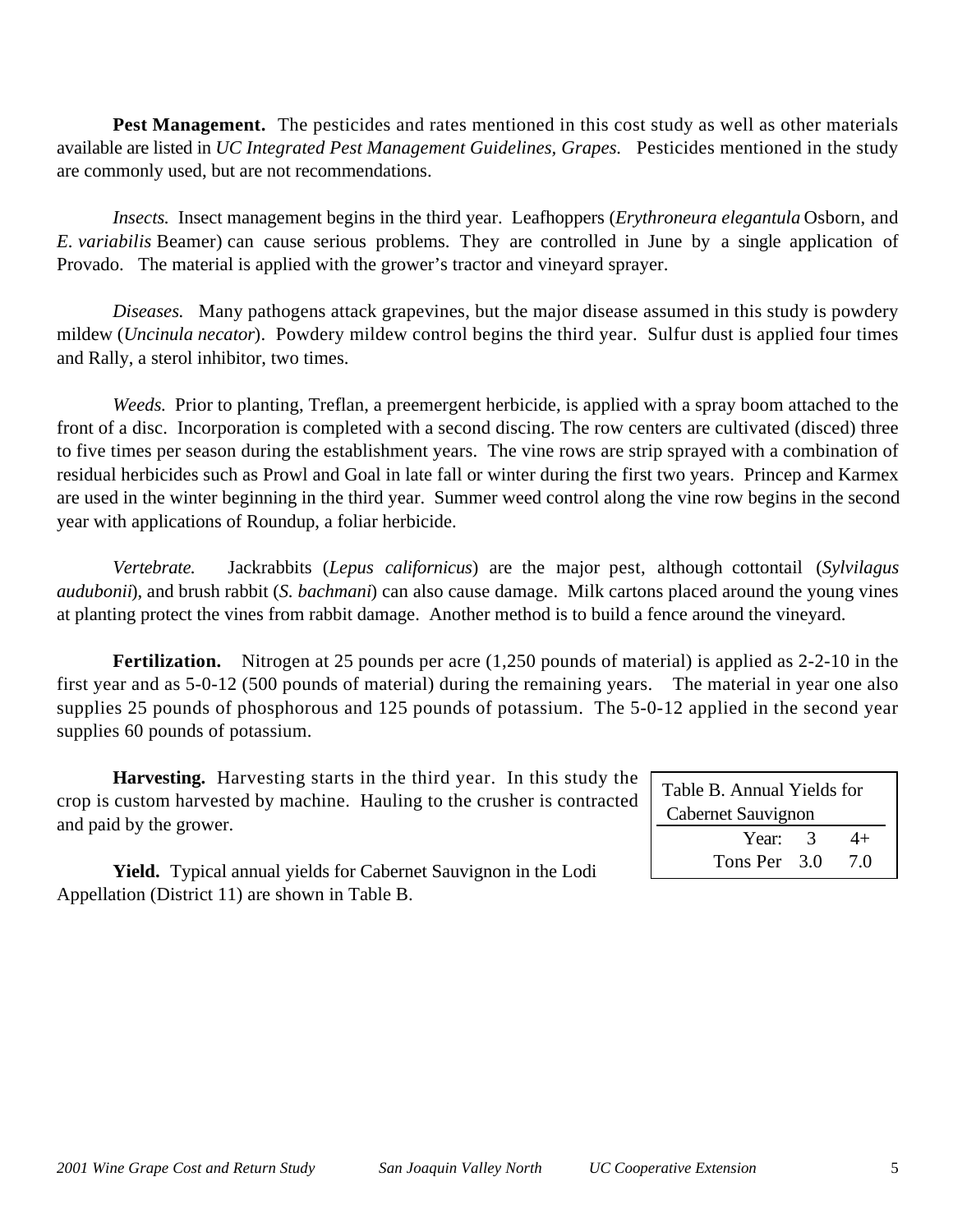## **Production Cultural Practices and Material Inputs** Refer to tables 2 - 7

**Pruning.** Pruning is done during the winter months. The prunings are placed in the vine centers and chopped during the first discing. Winter tying, where cordons are tied to the cordon wire with twine at the trunk and at each end of the cordons is done in March. Subsequently, trunk suckering is done in April, shoot removal in May, and leaf removal in June. Suckering is the removal of water sprouts from the trunk and below the soil surface. Shoot removal is the operation whereby the weak shoots, which lack vigor and do not originate from the fruiting spur buds, are removed. In other varieties such as Zinfandel, the clusters are thinned later (cluster thinning) in the season to reduce crop load or remove clusters that may be delayed in maturity or potential rot sites due to compactness. During leaf removal the basal leaves are removed in and around the fruit zone to allow for exposure and better air movement. Shoot positioning, thinning, and suckering trunks and cordons continue through the production years. Positioning and thinning shoots allows vines space to develop good fruit clusters, and opens the canopy to allow greater air movement through the vines and around the clusters. Pruning costs in this study are based on an hourly rate, although much of the pruning in the region is done by piecework.

**Fertilization.** Fertilizer is applied through the irrigation system throughout the year. In this study a fertilizer containing nitrogen and potassium (5-0-12) is applied equally in May and October at a rate of 15 pounds of N and 30 pounds of K per acre per application.

**Pest Management.** The pesticides and rates mentioned in this cost study are listed in *UC Integrated Pest Management Guidelines, Grapes.* **Pesticides mentioned in the study are not recommendations, but those commonly used in the region.** For information on other pesticides available, pest identification, monitoring, and management visit the UC IPM website at www.ipm.ucdavis.edu. Written recommendations are required for many pesticides and are made by licensed pest control advisors (PCA's). In addition the PCA will monitor the field for pests and nutrition. Growers may hire private PCA's or receive the service as part of a service agreement with an agricultural chemical and fertilizer company. For information and pesticide use permits, contact the local county agricultural commissioner's office.

*Weeds.* Herbicide choice is a function of weed pressure which can change over time. In this vineyard vine row weeds are controlled with a tank mix of Princep (simazine) and Karmex (diuron) applied as a strip spray during January. Resident vegetation in the row centers is managed with four discings per season. Roundup, a foliar herbicide, is used primarily for in season weed control in the vine row, which is 25% of the acreage.

*Insects.* Pest management techniques used to control insect and disease problems in the last year of vineyard establishment are the same practices used in the production years. Leafhoppers and mites are important pests, but will usually not occur in the same year. In this study Provado is used to control leafhoppers. Mites are controlled with Omite, the cost is assumed to be similar to leafhopper control cost and therefore not included in the study. Incidental pests such as OLR, leaf roller, and thrip are not accounted for.

*Diseases***.** Powdery mildew treatments begin in April with five dusting sulfur applications at 12 to 14 day intervals followed by two sterol inhibitors (Rally) applications.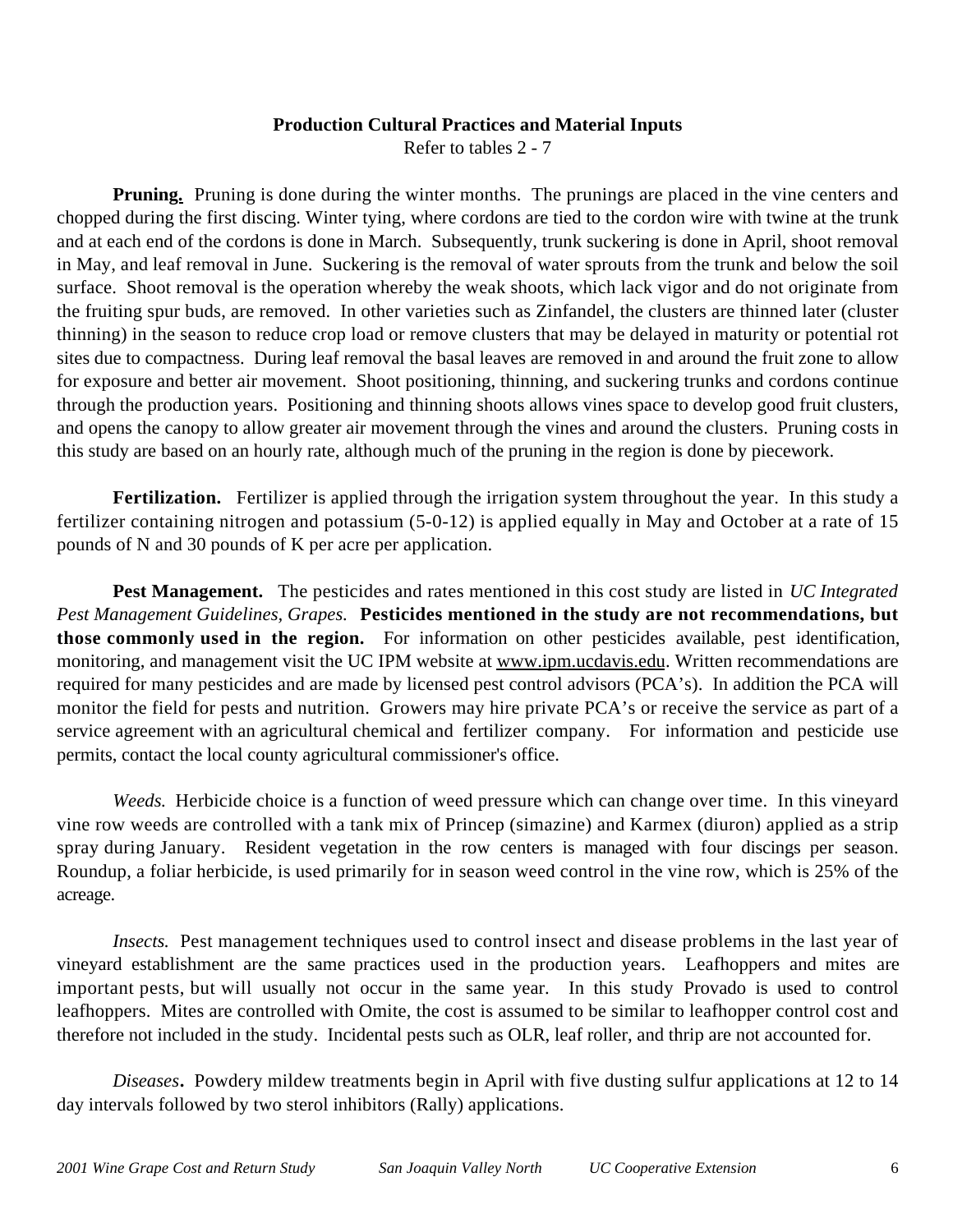**Harvest.** The crop is machine harvested by a custom operator. Hauling to the crusher is contracted and the grower pays \$15 per load for local hauls. Additional charges will apply for hauls considered being out of the local area.

**Yields.** Yield maturity is reached in the fourth year. An assumed yield of 7 tons per acre is used to calculate returns in the production years. Typical yield range for Cabernet Sauvignon in the Lodi Appellation is 6.5 to 7.5 tons per acre. Annual yields are measured in tons as shown in Table B.

| Table C. Annual Returns for Cabernet Sauvignon    |
|---------------------------------------------------|
| Lodi Appellation Growers <sup>1</sup> District 11 |

|         | \$/Ton                                            |       |          |  |  |  |  |  |  |  |
|---------|---------------------------------------------------|-------|----------|--|--|--|--|--|--|--|
|         |                                                   | Range | Weighted |  |  |  |  |  |  |  |
| Year    | Low                                               | High  | Average  |  |  |  |  |  |  |  |
| 1997    | 400                                               | 1,511 | 789      |  |  |  |  |  |  |  |
| 1998    | 400                                               | 2,000 | 804      |  |  |  |  |  |  |  |
| 1999    | 400                                               | 1,466 | 697      |  |  |  |  |  |  |  |
| 2000    | 300                                               | 1,400 | 582      |  |  |  |  |  |  |  |
| Average | 375                                               | 1,680 | 718      |  |  |  |  |  |  |  |
|         | <sup>1</sup> Final Grape Crush Report 1997 - 2000 |       |          |  |  |  |  |  |  |  |

**Returns.** Return prices per ton for wine grapes are determined by variety and percent sugar (Brix). The effect of sugar percentages on prices (low and high) is shown in Table C for District 11 growers. The lowest price in the last four years is \$300 per ton while the high is \$2,000; the average 2000 weighted price for Cabernet Sauvignon is \$582 per ton. Use of return prices for grapes is for calculating net returns to growers at different yields and price as shown in Table 7. An estimated price of a \$600 per ton for Cabernet Sauvignon wine grapes is used in this study.

**Assessments.** The Lodi-Woodbridge Winegrape Commission assesses growers \$0.0045 on the gross value (yield x returns) and the California Department of Food and Ag assesses growers \$0.003 on the gross value for the Glassy Winged Sharpshooter Insect program.

**Labor.** Hourly wages for workers are \$10.50 for machine operators and \$6.75 per hour non-machine labor. Adding 34% for the employers share of federal and state payroll taxes, insurance, and other possible benefits gives the labor rates shown of \$14.07 and \$9.05 per hour for machine labor and non-machine labor, respectively. Labor for operations involving machinery are 20% higher than the operation time given in Table 2 to account for the extra labor involved in equipment set up, moving, maintenance, work breaks, and field repair.

## **OVERHEAD COSTS**

**Cash Overhead**. Cash overhead consists of various cash expenses paid out during the year that are assigned to the whole farm and not to a particular operation. These costs include property taxes, interest on operating capital, office expense, liability and property insurance, sanitation services, equipment repairs, and management. Cash overhead costs are included in Tables 2-6.

*Property Taxes.* Counties charge a base property tax rate of 1% on the assessed value of the property. In some counties special assessment districts exist and charge additional taxes on property including equipment, buildings, and improvements. For this study, county taxes are calculated as 1% of the average value of the property. Average value equals new cost plus salvage value divided by 2 on a per acre basis.

*Interest On Operating Capital.* Interest on operating capital is based on cash operating costs and is calculated monthly until harvest at a nominal rate of 10.51% per year. A nominal interest rate is the typical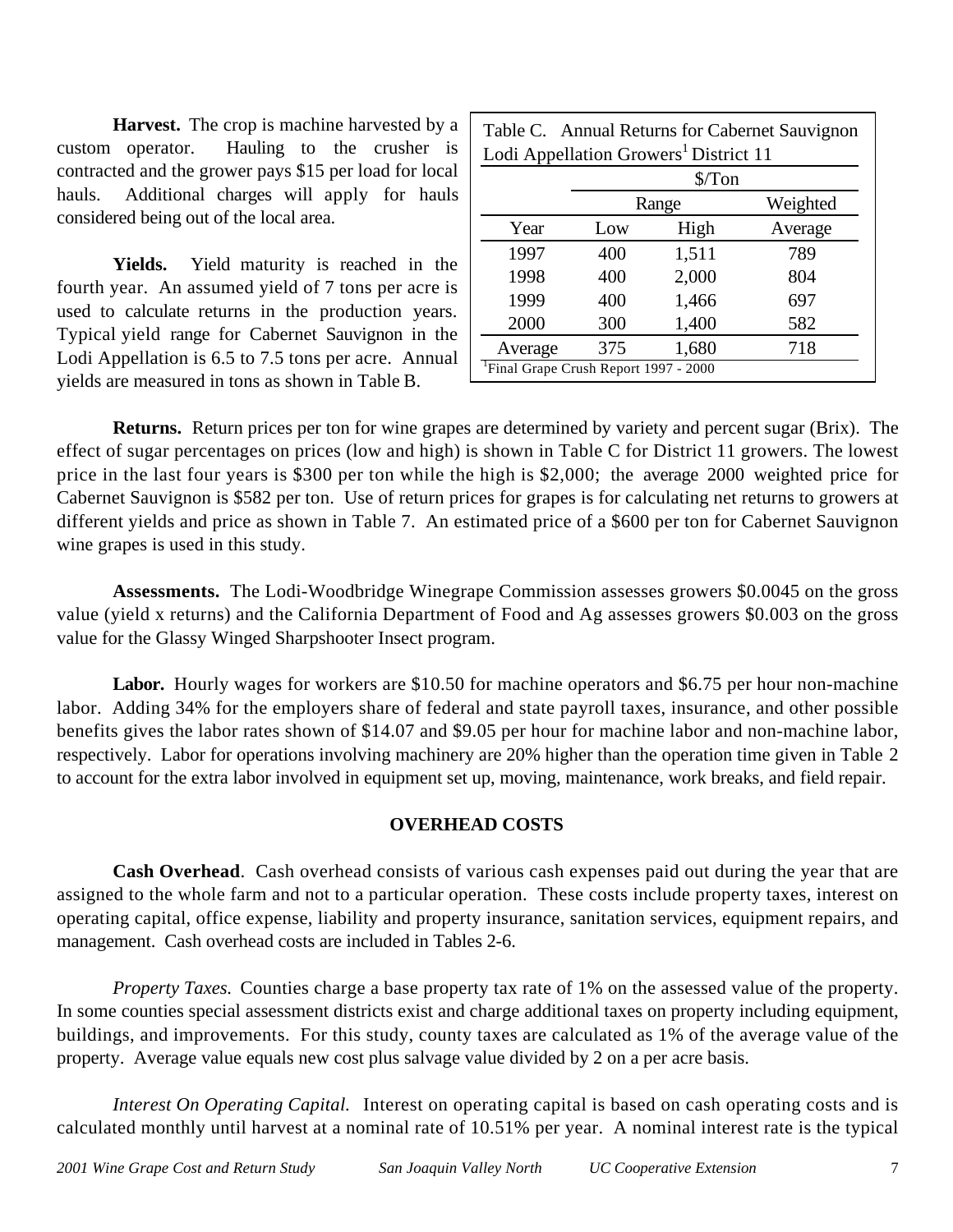market cost of borrowed funds. The interest cost of post harvest operations is discounted back to the last harvest month using a negative interest charge.

*Insurance.* Insurance for farm investments varies depending on the assets included and the amount of coverage. Property insurance provides coverage for property loss and is charged at 0.666% of the average value of the assets over their useful life. Liability insurance covers accidents on the farm and costs \$767 for the entire farm.

**Office Expense.**Office and business expenses are estimated at \$100 per acre. These expenses include office supplies, telephones, bookkeeping, accounting, legal fees, shop and office utilities, and miscellaneous administrative charges.

**Sanitation Services.** Sanitation services provide portable toilets for the vineyard and cost the farm \$2,016 annually. The cost for this includes a double toilet, delivery and 9 months of weekly service.

**Management/Supervisor Wages.** A salary for a manager is included to indicate that a cash cost for professional supervision of the vineyard is incurred. An expense of \$67,000 per year that includes 34% for payroll overhead and insurance benefits is used in this study.

**Investment Repairs.** Annual maintenance is calculated as 2 percent of the purchase price.

**Non-cash Overhead**. Non-cash overhead is calculated as the capital recovery cost for equipment and other farm investments. Farm equipment in the region is purchased new or used. The study shows the current purchase price for new equipment. The new purchase price is adjusted to 60% to indicate a mix of new and used equipment.

*Capital Recovery Costs*. Capital recovery cost is the annual depreciation and interest costs for a capital investment. It is the amount of money required each year to recover the difference between the purchase price and salvage value (unrecovered capital). It is equivalent to the annual payment on a loan for the investment with the down payment equal to the discounted salvage value. This is a more complex method of calculating ownership costs than straight-line depreciation and opportunity costs, but more accurately represents the annual costs of ownership because it takes the time value of money into account (Boehlje and Eidman). The formula for the calculation of the annual capital recovery costs is ((Purchase Price – Salvage Value) x Capital Recovery Factor) + (Salvage Value x Interest Rate).

*Salvage Value*. Salvage value is an estimate of the remaining value of an investment at the end of its useful life. For farm machinery (tractors and implements) the remaining value is a percentage of the new cost of the investment (Boehlje and Eidman). The percent remaining value is calculated from equations developed by the American Society of Agricultural Engineers (ASAE) based on equipment type and years of life. The life in years is estimated by dividing the wear out life, as given by ASAE by the annual hours of use in this operation. For other investments including irrigation systems, buildings, and miscellaneous equipment, the value at the end of its useful life is zero. The salvage value for land is the purchase price because land does not depreciate. The purchase price and salvage value for equipment and investments are shown in Table 5.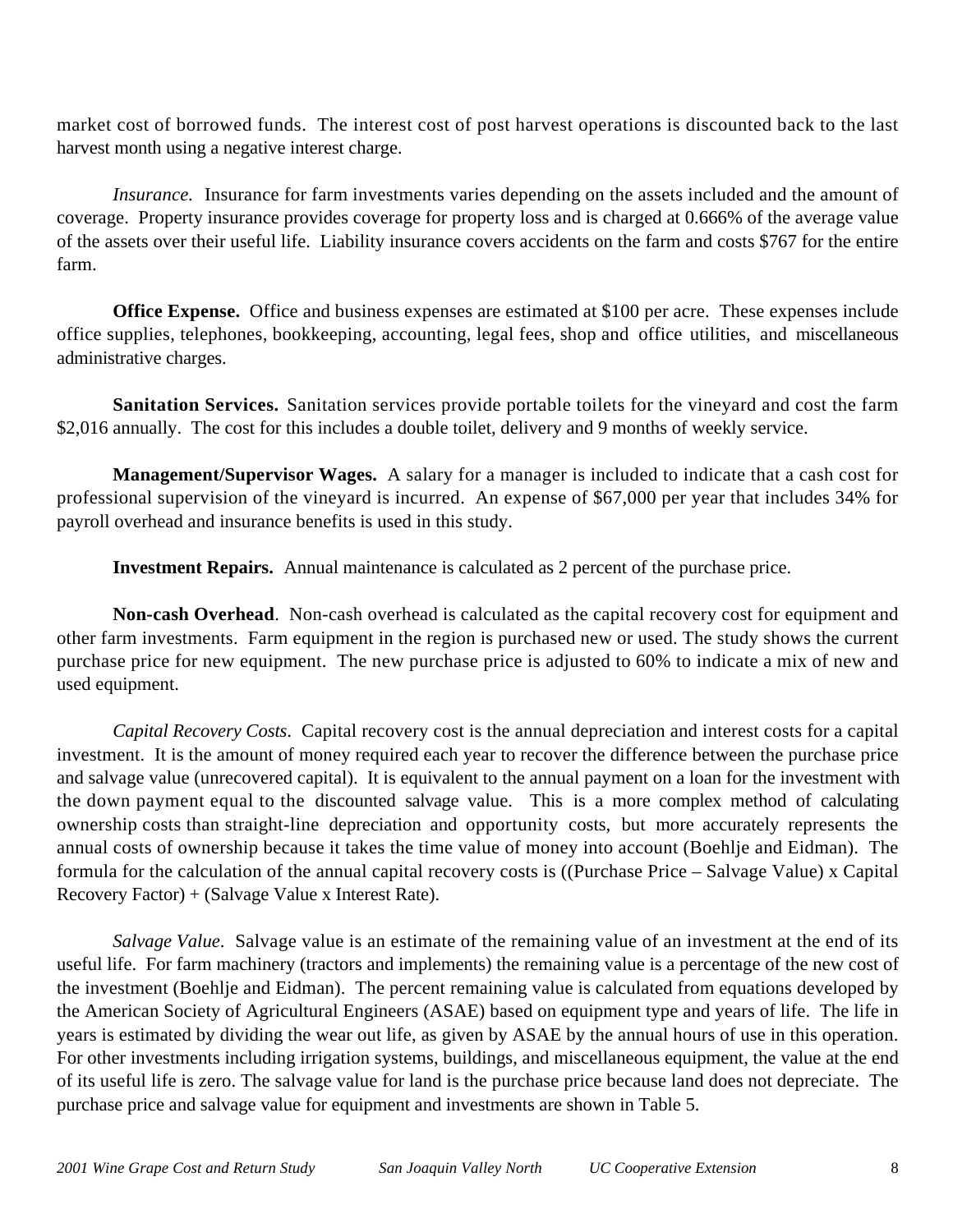*Capital Recovery Factor*. Capital recovery factor is the amortization factor or annual payment whose present value at compound interest is 1. The amortization factor is a table value that corresponds to the interest rate used and the life of the machine.

*Interest Rate*. The interest rate of 6.70% used to calculate capital recovery cost is the USDA-ERS's tenyear average of California's agricultural sector long-run rate of return to production assets from current income. It is used to reflect the long-term realized rate of return to these specialized resources that can only be used effectively in the agricultural sector. In other words, the next best alternative use for these resources is in another agricultural enterprise.

**Establishment Cost**. Costs to establish the vineyard are used to determine capital recovery expenses, depreciation, and interest on investment for the production years. Establishment cost is the sum of the costs for land preparation, trellis system, planting, vines, cash overhead and production expenses for growing the vines through the first year that grapes are harvested minus any returns from production. The Total Accumulated Net Cash Cost on Table 1, in the third year represents the establishment cost. For this study the cost is \$10,967 per acre or \$658,020 for the 60-acre vineyard. The establishment cost is spread over the remaining 22 years of the 25 years the vineyard is in production.

**Irrigation System.** The previous vineyard is assumed to have a well that has been refurbished. A new pump, motor, and filtration/injector station is being installed along with the drip irrigation system during planting. The 2 wells, 15 hp motor, pump, filtration station, fertilizer injector system, drip lines and the labor to install the components are included in the irrigation system cost. Water is pumped from a 100-foot depth. The irrigation system is considered an improvement to the property and has a 25-year life.

Land. Bare land is valued at \$12,000 per acre or \$12,307 per net plantable (195) acre.

**Building**. The shop building is a 40'X 60' metal building on a cement slab.

**Tools**. This includes shop tools, hand tools, and miscellaneous field tools such as pruning tools.

**Fuel Tanks.** Two 500-gallon fuel tanks using gravity feed are on metal stands. The tanks are setup in a cement containment pad that meets federal, state, and county regulations.

**Equipment Costs**. Equipment costs are composed of three parts: non-cash overhead, cash overhead, and operating costs. Both of the overhead factors have been discussed in previous sections. The operating costs consist of repairs, fuel, and lubrication. The fuel, lube, and repair cost per acre for each operation in Table 1 is determined by multiplying the total hourly operating cost in Table 5 for each piece of equipment used for the selected operation by the hours per acre. Tractor time is 10% higher than implement time for a given operation to account for setup, travel and down time.

*Repairs, Fuel and Lube.* Repair costs are based on purchase price, annual hours of use, total hours of life, and repair coefficients formulated by ASAE. Fuel and lubrication costs are also determined by ASAE equations based on maximum PTO horsepower, and fuel type. Prices for on-farm delivery of diesel and gasoline are \$1.26 and \$1.51 per gallon, respectively.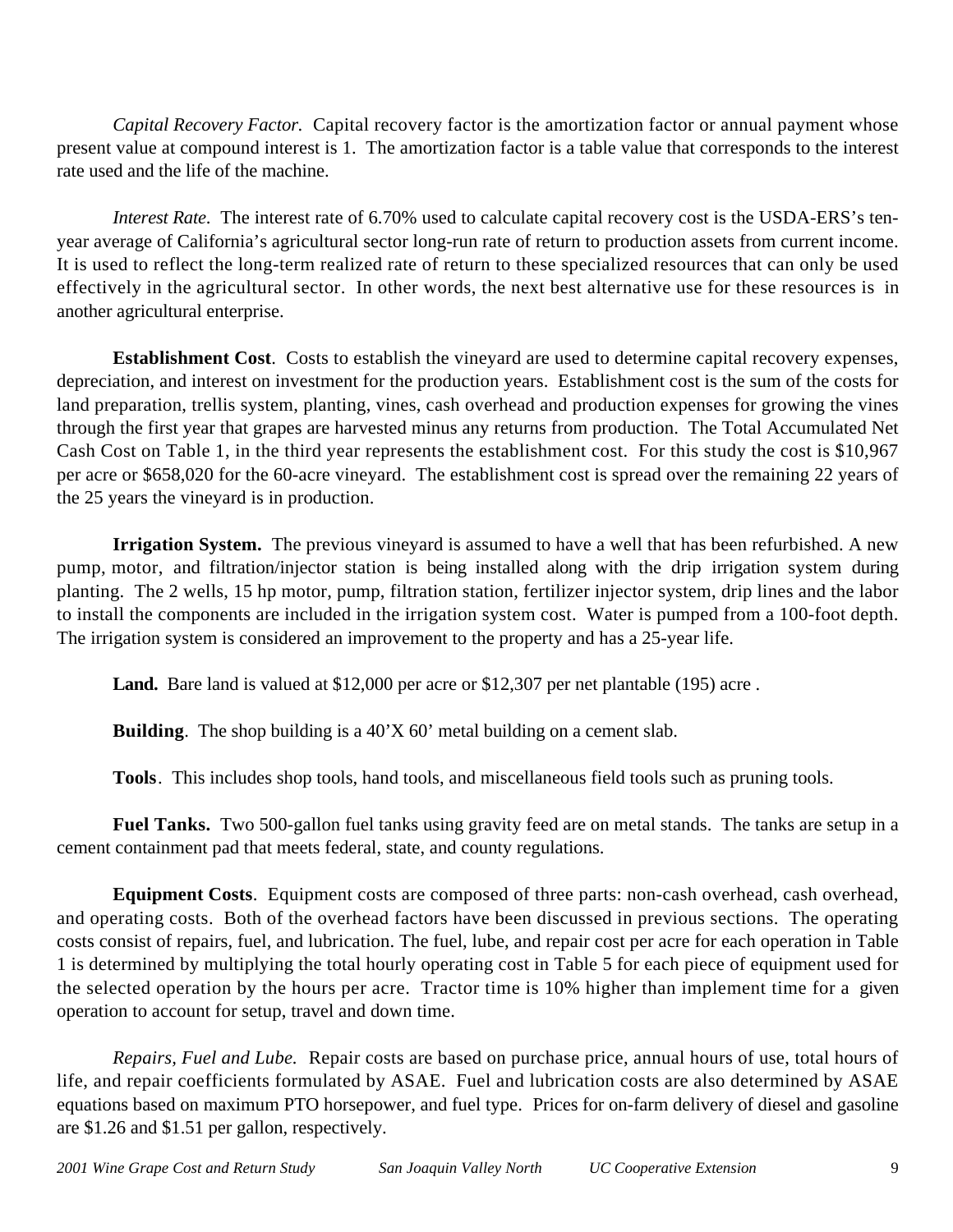**Risk**. The risks associated with producing and marketing wine grapes are high. While this study makes every effort to model a production system based on typical, real world practices, it cannot fully represent financial, agronomic and market risks which affect the profitability and economic viability.

**Table Values.** Due to rounding, the totals may be slightly different from the sum of the components.

**Acknowledgements.** The Lodi District Grape Growers Association provided assistance in furnishing information for this study. Appreciation is expressed to those growers and other cooperators who provided support.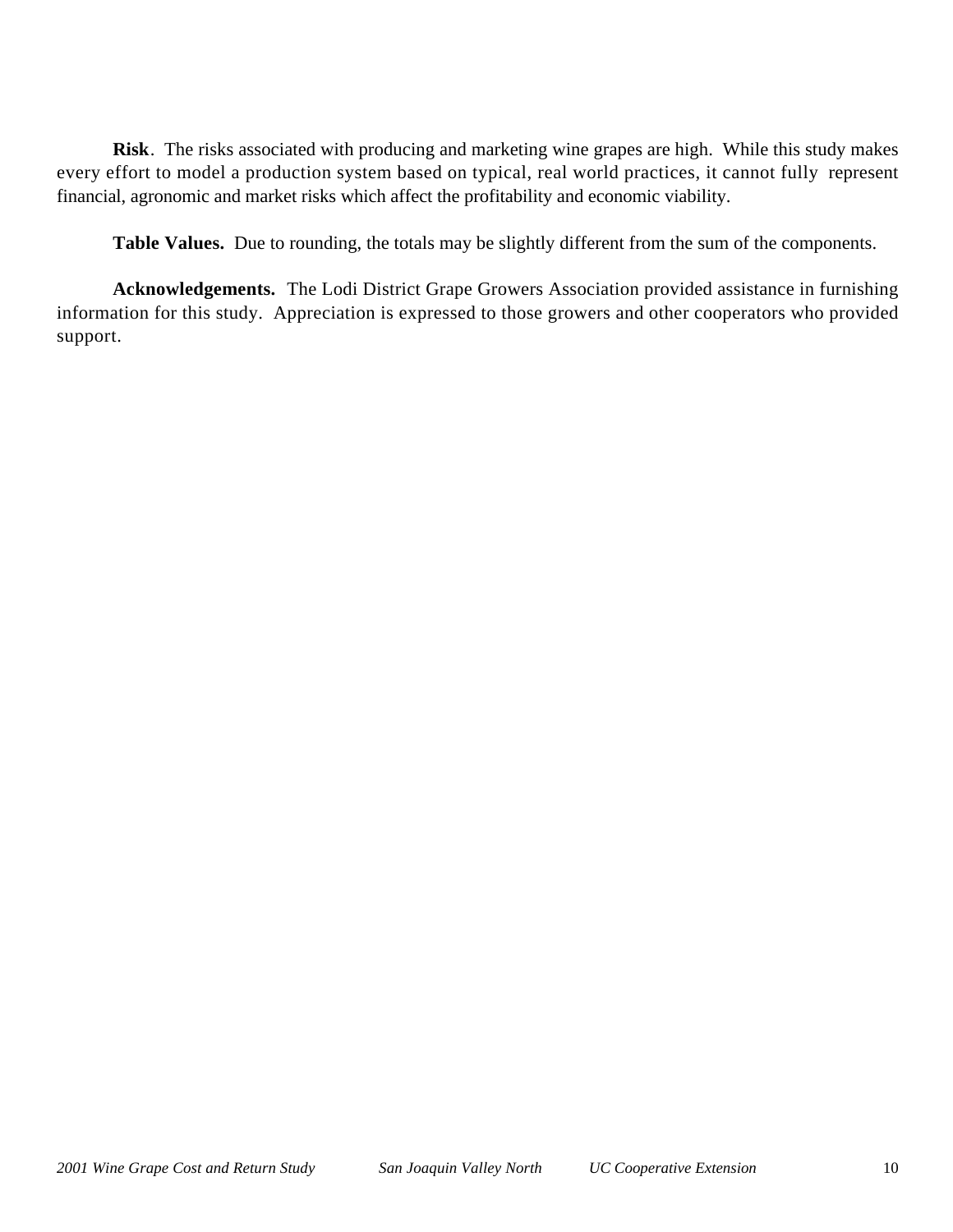## **REFERENCES**

- American Society of Farm Managers and Rural Appraisers. 2001. *Trends in Agricultural Land & Lease Values.* California Chapter of the American Society of Farm Managers and Rural Appraisers. Woodbridge, CA. pp 15-21.
- American Society of Agricultural Engineers. 1994. *American Society of Agricultural Engineers Standards Yearbook*. Russell H. Hahn and Evelyn E. Rosentreter (ed.) St. Joseph, MO. 41st edition.
- Boelje, Michael D., and Vernon R. Eidman. 1984. *Farm Management*. John Wiley and Sons. New York, NY.
- California State Department of Food and Agriculture. 1997-2000. Final Grape Crush Report. California Department of Food and Agriculture. Sacramento, CA.
- Statewide IPM Project. 2000. "UC Pest Management Guidelines, Grapes". In M. L. Flint (ed.) *UC IPM Pest Management Guidelines.* Pub. 3339. IPM Education and Publication. University of California, Division of Agriculture and Natural Resources. Oakland, CA.
- United States Department of Agriculture-Economic Reporting Service. *Farm Financial Ratios Indicating Solvency and Profitability 1960 – 99, California*. 2001. www.ers.usda.gov/data/farmbalancesheet/fbsdmu.htm. Internet; accessed January 4, 2001.
- Verdegaal, Paul, Karen Klonsky. Pete Livingston, Sample *to Establish a Vineyard and Produce Wine Grapes.* 1994. University of California Cooperative Extension. Davis, CA.

Weaver, Robert J. 1976. *Grape Growing.* John Wiley and Sons. New York, NY.

------------------------------------------------------------------

For information concerning the above or other University of California publications, contact UC DANR Communications Services at 1-800-994-8849, online at www.ucop.edu, or your local county UC Cooperative Extension office.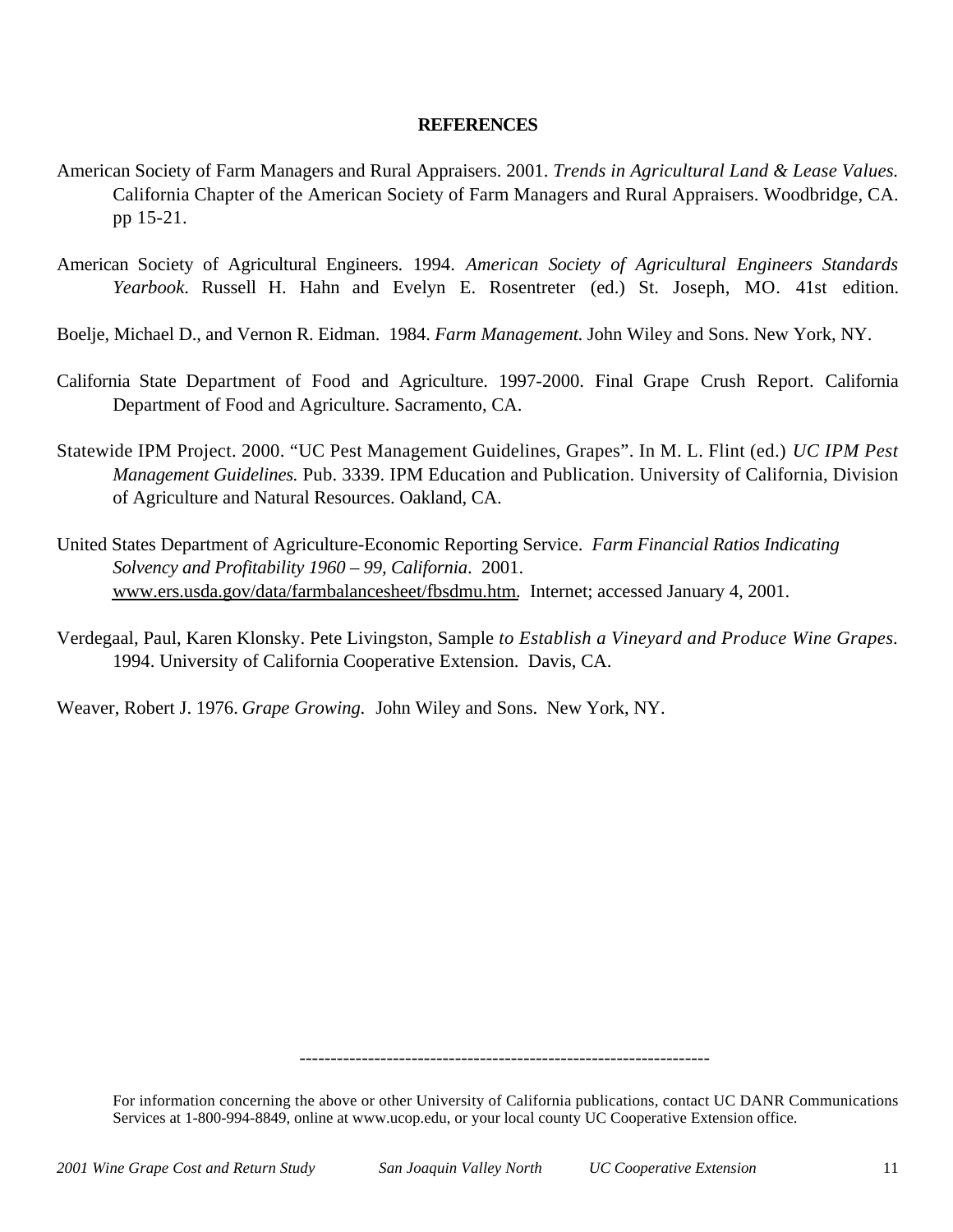#### UC COOPERATIVE EXTENSION **Table 1. SAMPLE COSTS PER ACRE TO ESTABLISH A VINEYARD** SAN JOAQUIN VALLEY NORTH – LODI APPELLATION 2001

|                                                        |                |       | Cost Per Acre |       |
|--------------------------------------------------------|----------------|-------|---------------|-------|
|                                                        | Year:          | 1st   | 2nd           | 3rd   |
|                                                        | Tons Per Acre: |       |               | 3     |
| <b>Planting Costs:</b>                                 |                |       |               |       |
| Vineyard Removal                                       |                | 350   |               |       |
| Land Preparation - Slip Plow 2X                        |                | 600   |               |       |
| Land Preparation - Disc 2X                             |                | 50    |               |       |
| Land Preparation - Fumigate 100%                       |                | 1,200 |               |       |
| Land Preparation - Cultivate $1X$ (Disc + Cultipacker) |                | 25    |               |       |
| Land Preparation - Apply Herbicide & Incorporate       |                | 29    |               |       |
| Land Preparation - Float 1X                            |                | 18    |               |       |
| Mark, Layout, Stake Vineyard                           |                | 1,008 |               |       |
| Dig Hole, Plant, Wrap Vines                            |                | 218   | 21            |       |
| Vines: 622 Per Acre (2% Replant In 2nd Year)           |                | 1,866 | 39            |       |
| TOTAL PLANTING COSTS                                   |                | 5,364 | 60            |       |
| Trellis System Costs:                                  |                |       |               |       |
| Install T Posts & End Posts                            |                |       | 1,277         |       |
| Spool, Stretch & Tie Wires                             |                |       | 389           |       |
| <b>Install Cross Arms</b>                              |                |       | 371           |       |
| Hang Drip Line on Bottom Wire                          |                |       | 40            |       |
| TOTAL TRELLIS SYSTEM COSTS                             |                |       | 2,077         |       |
| <b>Cultural Costs:</b>                                 |                |       |               |       |
| Prune                                                  |                |       | 104           | 150   |
| Irrigate                                               |                | 50    | 60            | 125   |
| Fertilizer - Nitrogen                                  |                | 41    | 41            | 49    |
| Green Tie (Sucker, Tie & Train) 3X                     |                |       | 636           | 330   |
| Weed Control - Winter Strip Spray                      |                | 44    | 28            | 17    |
| Weed Control - Hand Weed                               |                | 120   | 120           |       |
| Weed Control - Disc (3X 1st Year, 5X Year 2-3)         |                | 30    | 52            | 52    |
| Weed Control - Spot Spray (25% of Acreage)             |                |       | 30            | 30    |
| <b>Insect Control</b> - Leafhoppers                    |                |       |               | 36    |
| Shoot Positioning/Thin                                 |                |       |               | 149   |
| Disease Control - Mildew - 7X                          |                |       |               | 71    |
| <b>Trim Vines</b>                                      |                |       |               | 10    |
| Pickup Truck Use                                       |                | 19    | 19            | 20    |
| ATV Use                                                |                | 16    | 16            | 16    |
| TOTAL CULTURAL COSTS                                   |                | 320   | 1.106         | 1.055 |
| <b>Harvest Costs:</b>                                  |                |       |               |       |
| Pick Fruit                                             |                |       |               | 260   |
| Haul To Crusher                                        |                |       |               | 45    |
| <b>TOTAL HARVEST COSTS</b>                             |                |       |               | 305   |
| Assessments:                                           |                |       |               |       |
| Assessments                                            |                |       |               | 13    |
| TOTAL ASSESSMENT COSTS                                 |                |       |               | 13    |
| Interest On Operating Capital @ 10.51%                 |                | 369   | 157           | 47    |
| TOTAL OPERATING COSTS/ACRE                             |                | 6,053 | 3,400         | 1,420 |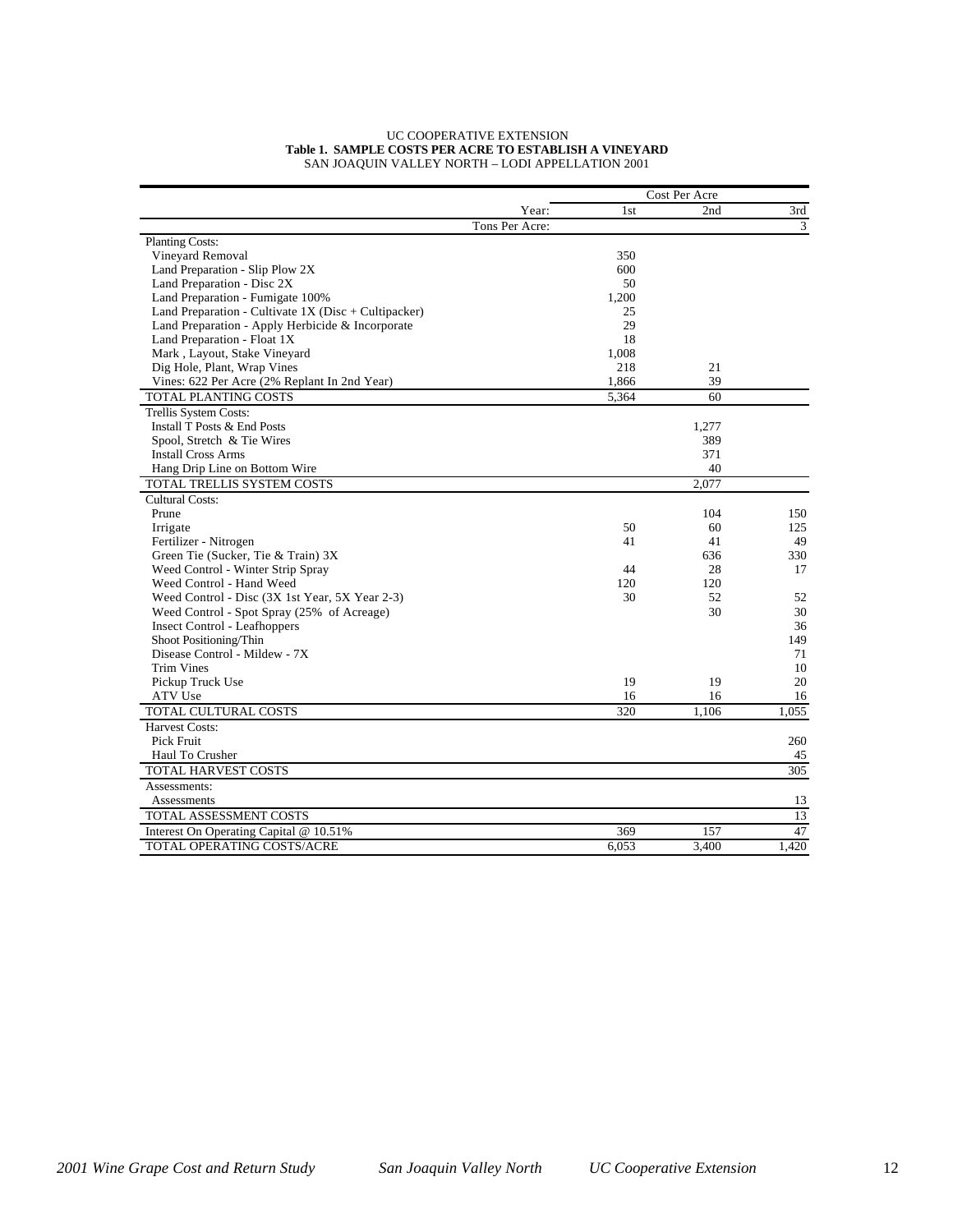| <b>U.C. COOPERATIVE EXTENSION</b> |
|-----------------------------------|
| Table 1. continued                |

|                                    | Cost Per Acre |        |          |  |  |
|------------------------------------|---------------|--------|----------|--|--|
| Year                               | 1st           | 2nd    | 3rd      |  |  |
| Tons Per Acre                      |               |        | 3        |  |  |
| Cash Overhead Costs:               |               |        |          |  |  |
| Office Expense                     | 100           | 100    | 100      |  |  |
| Liability Insurance                | 4             | 4      | 4        |  |  |
| <b>Sanitation Fees</b>             | 10            | 10     | 10       |  |  |
| <b>Managers Salary</b>             | 344           | 344    | 344      |  |  |
| <b>Property Taxes</b>              | 133           | 133    | 133      |  |  |
| Property Insurance                 |               | 7      | 7        |  |  |
| <b>Investment Repairs</b>          | 33            | 33     | 33       |  |  |
| TOTAL CASH OVERHEAD COSTS          | 631           | 631    | 631      |  |  |
| <b>TOTAL CASH COSTS/ACRE</b>       | 6.684         | 4,031  | 2,052    |  |  |
| <b>INCOME/ACRE FROM PRODUCTION</b> |               |        | 1,800    |  |  |
| NET CASH COSTS/ACRE FOR THE YEAR   | 6.684         | 4.031  | 252      |  |  |
| PROFIT/ACRE ABOVE CASH COSTS       |               |        | $\Omega$ |  |  |
| ACCUMULATED NET CASH COSTS/ACRE    | 6.684         | 10,715 | 10,967   |  |  |
| Capital Recovery:                  |               |        |          |  |  |
| Shop Building                      | 28            | 28     | 28       |  |  |
| <b>Fuel Tanks</b>                  |               |        |          |  |  |
| Shop Tools                         | 6             | 6      | 6        |  |  |
| Drip Irrigation System             | 104           | 104    | 104      |  |  |
| Land                               | 825           | 825    | 825      |  |  |
| Equipment                          | 39            | 29     | 45       |  |  |
| TOTAL INTEREST ON INVESTMENT       | 1.003         | 993    | 1,009    |  |  |
| TOTAL COST/ACRE FOR THE YEAR       | 7.687         | 5.024  | 3.061    |  |  |
| <b>INCOME/ACRE FROM PRODUCTION</b> |               |        | 1,800    |  |  |
| TOTAL NET COST/ACRE FOR THE YEAR   | 7.687         | 5.024  | 1.261    |  |  |
| NET PROFIT/ACRE ABOVE TOTAL COST   |               |        |          |  |  |
| TOTAL ACCUMULATED NET COST/ACRE    | 7,687         | 12,711 | 13,972   |  |  |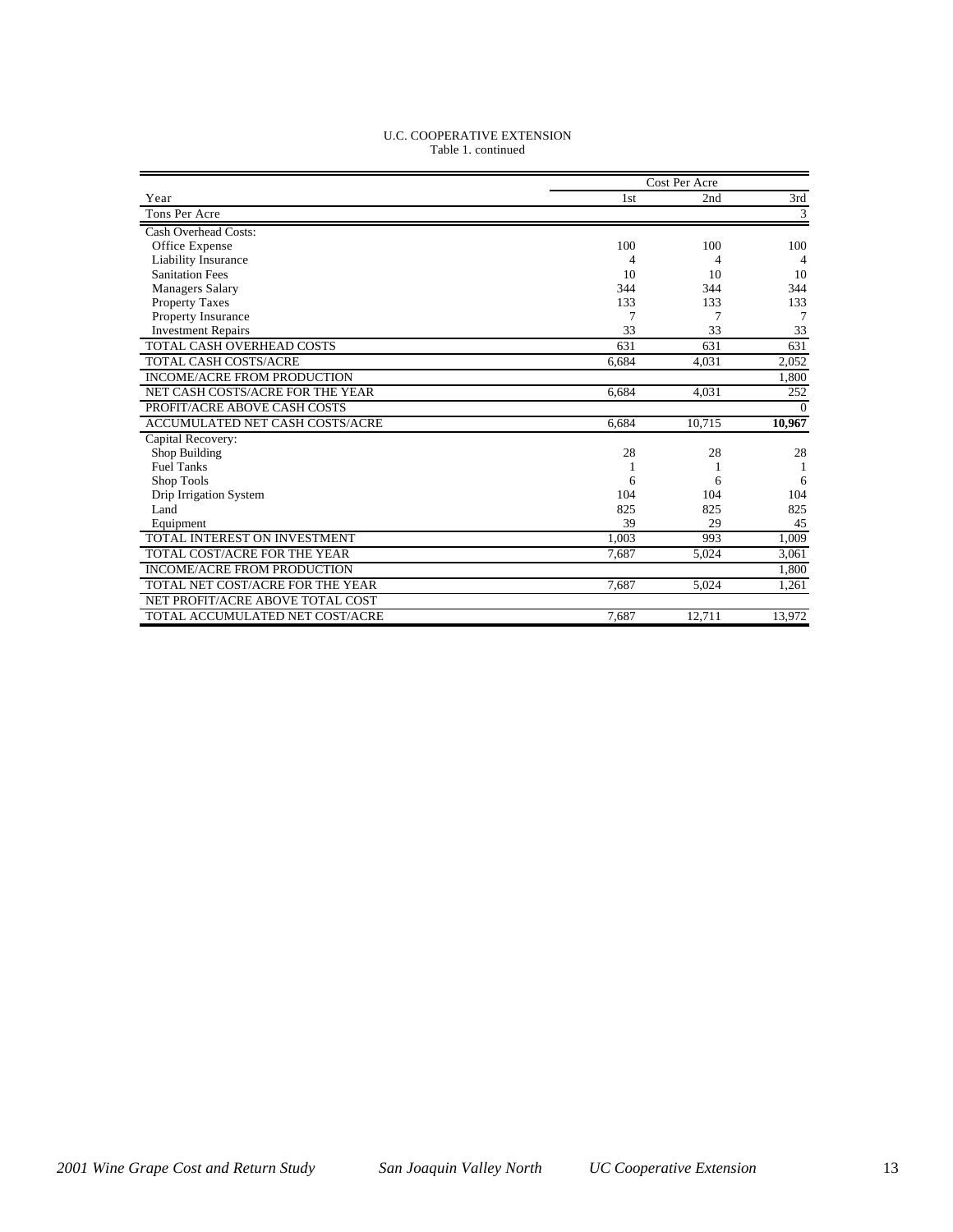#### UC COOPERATIVE EXTENSION **Table 2. COSTS PER ACRE to PRODUCE WINE GRAPES** SAN JOAQUIN VALLEY NORTH – LODI APPELLATION 2001

|                                          | Operation<br>Cash and Labor Cost per acre |                  |                     |                    |                  |                |      |
|------------------------------------------|-------------------------------------------|------------------|---------------------|--------------------|------------------|----------------|------|
|                                          | Time                                      | Labor            | Fuel, Lube Material |                    | Custom/          | Total          | Your |
| Operation                                | (Hrs/A)                                   | Cost             | & Repairs           | Cost               | Rent             | Cost           | Cost |
| Cultural:                                |                                           |                  |                     |                    |                  |                |      |
| Prune                                    | 30.00                                     | 272              | $\Omega$            | $\Omega$           | $\mathbf{0}$     | 272            |      |
| Weed Control - Disc 4X                   | 1.58                                      | 27               | 15                  | $\mathbf{0}$       | $\mathbf{0}$     | 42             |      |
| Winter Tie                               | 8.83                                      | 80               | $\mathbf{0}$        | 15                 | $\mathbf{0}$     | 95             |      |
| Shoot Removal/Positioning                | 16.50                                     | 149              | $\overline{0}$      | $\mathbf{0}$       | $\overline{0}$   | 149            |      |
| Trunk Suckering                          | 5.50                                      | 50               | $\overline{0}$      | $\mathbf{0}$       | $\overline{0}$   | 50             |      |
| Irrigate                                 | 6.60                                      | 60               | $\overline{0}$      | 72                 | $\Omega$         | 132            |      |
| Fertilize - Nitrogen                     | 0.00                                      | $\theta$         | $\overline{0}$      | 37                 | $\overline{0}$   | 37             |      |
| Disease Control - Mildew 7X              | 1.14                                      | 19               | 9                   | 48                 | $\mathbf{0}$     | 76             |      |
| Green Tie (Sucker Tie Train) 2X          | 8.00                                      | 72               | $\overline{0}$      | $\mathbf{0}$       | $\overline{0}$   | 72             |      |
| Leaf Removal                             | 16.50                                     | 149              | $\overline{0}$      | $\mathbf{0}$       | $\overline{0}$   | 149            |      |
| Trim Vines                               | 0.69                                      | 12               | 8                   | $\boldsymbol{0}$   | $\boldsymbol{0}$ | 19             |      |
| Pest Control - Leafhoppers               | 0.20                                      | 3                | $\overline{c}$      | 31                 | $\overline{0}$   | 36             |      |
| Weed Control - Spot Spray 25%            | 0.47                                      | 16               | $\overline{c}$      | 14                 | $\mathbf{0}$     | 32             |      |
| Weed Control - Winter Strip              | 0.47                                      | 8                | $\mathfrak{2}$      | 7                  | $\overline{0}$   | 17             |      |
| Pickup Truck Use                         | 0.86                                      | 15               | 5                   | $\theta$           | $\overline{0}$   | 20             |      |
| ATV Use                                  | 0.86                                      | 15               | 1                   | $\boldsymbol{0}$   | 0                | 16             |      |
| TOTAL CULTURAL COSTS                     | 98.21                                     | 946              | 44                  | 191                | $\theta$         | 1.161          |      |
| Harvest:                                 |                                           |                  |                     |                    |                  |                |      |
| Machine Harvest Fruit                    | 0.00                                      | $\overline{0}$   | $\overline{0}$      | $\overline{0}$     | 260              | 260            |      |
| Haul To Crusher                          | 0.00                                      | $\boldsymbol{0}$ | $\boldsymbol{0}$    | $\boldsymbol{0}$   | 105              | 105            |      |
| TOTAL HARVEST COSTS                      | 0.00                                      | $\overline{0}$   | $\theta$            | $\theta$           | 365              | 365            |      |
| <b>Assessments:</b>                      |                                           |                  |                     |                    |                  |                |      |
| Assessments                              | 0.00                                      | $\overline{0}$   | $\overline{0}$      | 34                 | $\mathbf{0}$     | 34             |      |
| TOTAL ASSESSMENT COSTS                   | 0.00                                      | $\overline{0}$   | $\overline{0}$      | 34                 |                  | 34             |      |
| Interest on operating capital $@10.51\%$ |                                           |                  |                     |                    |                  | 62             |      |
| TOTAL OPERATING COSTS/ACRE               |                                           | 946              | 44                  | 257                | 365              | 1,673          |      |
| <b>Cash Overhead:</b>                    |                                           |                  |                     |                    |                  |                |      |
| Office Expense                           |                                           |                  |                     |                    |                  | 100            |      |
| Liability Insurance                      |                                           |                  |                     |                    |                  | $\overline{4}$ |      |
| <b>Sanitation Fees</b>                   |                                           |                  |                     |                    |                  | 10             |      |
| Manager Salary                           |                                           |                  |                     |                    |                  | 344            |      |
| <b>Property Taxes</b>                    |                                           |                  |                     |                    |                  | 188            |      |
| <b>Property Insurance</b>                |                                           |                  |                     |                    |                  | 43             |      |
| <b>Investment Repairs</b>                |                                           |                  |                     |                    |                  | 33             |      |
| TOTAL CASH OVERHEAD COSTS                |                                           |                  |                     |                    |                  | 722            |      |
| TOTAL CASH COSTS/ACRE                    |                                           |                  |                     |                    |                  | 2,395          |      |
| Non-cash Overhead:                       |                                           | Per Producing    |                     | <b>Annual Cost</b> |                  |                |      |
|                                          |                                           | Acre             |                     | Capital Recovery   |                  |                |      |
| Building 40'X60'                         |                                           | 308              |                     | 28                 |                  | 28             |      |
| Fuel Tanks 2 -500 gal                    |                                           | 18               |                     | $\mathbf{1}$       |                  | 1              |      |
| Tools-Shop/Field                         |                                           | 62               |                     | 6                  |                  | 6              |      |
| <b>Irrigation System</b>                 |                                           | 1,247            |                     | 104                |                  | 104            |      |
| Land                                     |                                           | 12,308           |                     | 825                |                  | 825            |      |
| Vineyard Establishment                   |                                           | 10,967           |                     | 967                |                  | 967            |      |
| Equipment                                |                                           | 355              |                     | 42                 |                  | 42             |      |
| TOTAL NON-CASH OVERHEAD COSTS            |                                           | 25,263           |                     | 1.974              |                  | 1,974          |      |
| TOTAL COSTS/ACRE                         |                                           |                  |                     |                    |                  | 4,369          |      |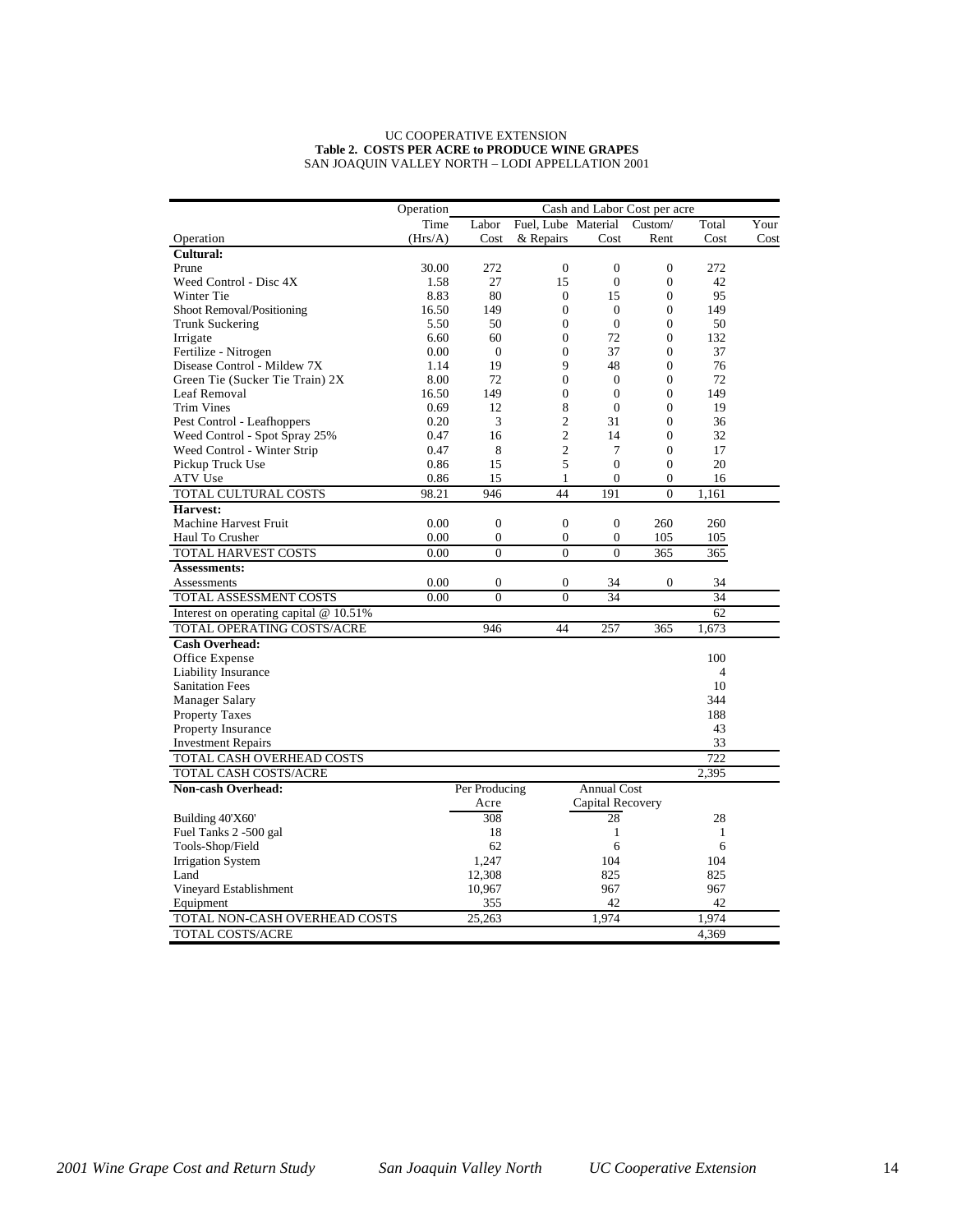|                                            | Quantity/ |             | Price or  | Value or       | Your |
|--------------------------------------------|-----------|-------------|-----------|----------------|------|
|                                            | Acre      | Unit        | Cost/Unit | Cost/Acre      | Cost |
| <b>GROSS RETURNS</b>                       |           |             |           |                |      |
| Wine Grapes                                | 7.00      | ton         | 600       | 4,200          |      |
| OPERATING COSTS                            |           |             |           |                |      |
| <b>Vine Aids:</b>                          |           |             |           |                |      |
| <b>Tying Materials</b>                     | 1.00      | acre        | 15.00     | 15             |      |
| <b>Irrigation:</b>                         |           |             |           |                |      |
| Water                                      | 16.00     | acin        | 4.50      | 72             |      |
| <b>Fertilizer:</b>                         |           |             |           |                |      |
| 5-0-12 (Liquid)                            | 30.00     | lbN         | 1.23      | 37             |      |
| <b>Fungicide:</b>                          |           |             |           |                |      |
| Sulfur Dust                                | 75.00     | 1b          | 0.13      | 10             |      |
| Rally                                      | 8.00      | <b>OZ</b>   | 4.75      | 38             |      |
| <b>Insecticide:</b>                        |           |             |           |                |      |
| Provado Solupak                            | .75       | <b>OZ</b>   | 40.90     | 31             |      |
| Herbicide:                                 |           |             |           |                |      |
| Roundup Ultra                              | 2.00      | pint        | 6.83      | 14             |      |
| Princep Caliber 90                         | 1.00      | <b>lb</b>   | 4.56      | 5              |      |
| Karmex DF                                  | 0.50      | <b>lb</b>   | 5.09      | 3              |      |
| Contract:                                  |           |             |           |                |      |
| <b>Machine Harvest</b>                     | 1.00      | acre        | 260.00    | 260            |      |
| Haul to Crusher                            | 7.00      | ton         | 15.00     | 105            |      |
| Assessment:                                |           |             |           |                |      |
| Lodi Woodbridge Winegrape Commission       | 4,200.00  | gross value | 0.01      | 21             |      |
| <b>Glassy Winged Sharpshooter Program</b>  | 4,200.00  | gross value | 0.00      | 13             |      |
| Labor (machine)                            | 7.54      | hrs         | 14.07     | 106            |      |
| Labor (non-machine)                        | 92.83     | hrs         | 9.05      | 840            |      |
| Fuel - Gas                                 | 2.74      | gal         | 1.51      | $\overline{4}$ |      |
| Fuel - Diesel                              | 14.56     | gal         | 1.26      | 18             |      |
| Lube                                       |           |             |           | 3              |      |
| Machinery repair                           |           |             |           | 18             |      |
|                                            |           |             |           | 62             |      |
| Interest on operating capital $@$ 10.51%   |           |             |           |                |      |
| TOTAL OPERATING COSTS/ACRE                 |           |             |           | 1,673          |      |
| NET RETURNS ABOVE OPERATING COSTS          |           |             |           | 2,527          |      |
| <b>CASH OVERHEAD COSTS:</b>                |           |             |           |                |      |
| Office Expense                             |           |             |           | 100            |      |
| Liability Insurance                        |           |             |           | 4              |      |
| <b>Sanitation Fees</b>                     |           |             |           | 10             |      |
| Manager Salary                             |           |             |           | 344            |      |
| <b>Property Taxes</b>                      |           |             |           | 188            |      |
| <b>Property Insurance</b>                  |           |             |           | 43             |      |
| <b>Investment Repairs</b>                  |           |             |           | 33             |      |
| TOTAL CASH OVERHEAD COSTS/ACRE             |           |             |           | 722            |      |
| TOTAL CASH COSTS/ACRE                      |           |             |           | 2,395          |      |
| NON-CASH OVERHEAD COSTS (Capital Recovery) |           |             |           |                |      |
| Building 40'X60'                           |           |             |           | 28             |      |
| Fuel Tanks 2 X 500 gal                     |           |             |           | 1              |      |
| Tools-Shop/Field                           |           |             |           | 6              |      |
| <b>Irrigation System</b>                   |           |             |           | 104            |      |
| Land                                       |           |             |           | 825            |      |
| Vineyard Establishment                     |           |             |           | 967            |      |
| Equipment                                  |           |             |           | 42             |      |
| TOTAL NON-CASH OVERHEAD COSTS/ACRE         |           |             |           | 1,974          |      |
| TOTAL COSTS/ACRE                           |           |             |           | 4,369          |      |
| NET RETURNS ABOVE TOTAL COSTS              |           |             |           | $-169$         |      |
|                                            |           |             |           |                |      |

#### UC COOPERATIVE EXTENSION **Table 3. COSTS AND RETURNS PER ACRE to PRODUCE WINE GRAPES** SAN JOAQUIN VALLEY NORTH – LODI APPELLATION 2001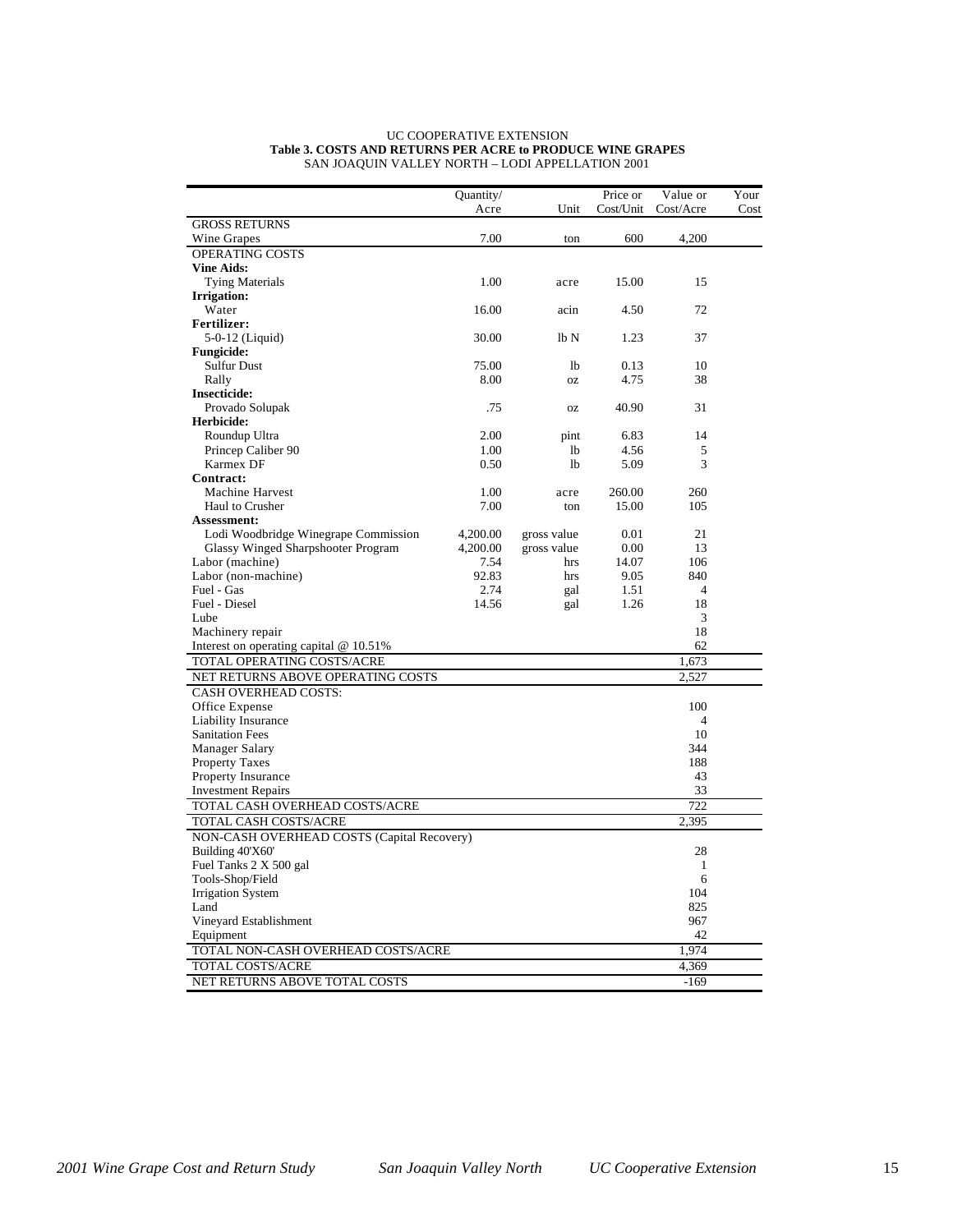#### UC COOPERATIVE EXTENSION **Table 4. MONTHLY CASH to PRODUCE WINE GRAPES** SAN JOAQUIN VALLEY NORTH-LODI APPELLATION 2001

| Beginning JAN 01              | <b>JAN</b>     | <b>FEB</b>    | <b>MAR</b> | <b>APR</b> | MAY          | <b>JUN</b>     | <b>JUL</b> | <b>AUG</b> | <b>SEP</b> | <b>OCT</b> | NOV           |                | DEC TOTAL      |
|-------------------------------|----------------|---------------|------------|------------|--------------|----------------|------------|------------|------------|------------|---------------|----------------|----------------|
| Ending DEC 01                 | 01             | 01            | 01         | 01         | 01           | 01             | 01         | 01         | 01         | 01         | 01            | 01             |                |
| Cultural:                     |                |               |            |            |              |                |            |            |            |            |               |                |                |
| Prune                         | 272            |               |            |            |              |                |            |            |            |            |               |                | 272            |
| Weed Control - Disc 4X        |                |               | 10         | 10         | 10           | 10             |            |            |            |            |               |                | 42             |
| Winter Tie                    |                |               | 95         |            |              |                |            |            |            |            |               |                | 95             |
| Shoot Removal/Positioning     |                |               |            |            | 149          |                |            |            |            |            |               |                | 149            |
| <b>Trunk Suckering</b>        |                |               |            | 50         |              |                |            |            |            |            |               |                | 50             |
| Irrigate                      |                |               |            |            | 42           | 21             | 22         | 22         |            | 23         |               |                | 132            |
| Fertilize - Nitrogen          |                |               |            |            | 18           |                |            |            |            | 18         |               |                | 37             |
| Disease Control - Mildew 7X   |                |               |            |            | 17           | 34             | 24         |            |            |            |               |                | 76             |
| Green Tie (Sucker Tie Train)  |                |               |            |            | 36           | 36             |            |            |            |            |               |                | 72             |
| Leaf Removal                  |                |               |            |            |              | 149            |            |            |            |            |               |                | 149            |
| <b>Trim Vines</b>             |                |               |            |            |              | 10             |            |            | 10         |            |               |                | 19             |
| Pest Control - Leafhopper     |                |               |            |            |              | 36             |            |            |            |            |               |                | 36             |
| Weed Control - Spot Spray     |                |               |            |            |              | 32             |            |            |            |            |               |                | 32             |
| Weed Control - Winter Strip   | 17             |               |            |            |              |                |            |            |            |            |               |                | 17             |
| Pickup Truck Use              | $\overline{c}$ | 2             | 2          | 2          | 2            | $\overline{2}$ | 2          | 2          | 2          | 2          | 2             | $\overline{c}$ | 20             |
| ATV Use                       | 1              | $\mathbf{1}$  | 1          | 1          | $\mathbf{1}$ | 1              | 1          | 1          | 1          | 1          | 1             | $\mathbf{1}$   | 16             |
| TOTAL CULTURAL COSTS          | 291            | $\mathcal{L}$ | 108        | 63         | 277          | 332            | 50         | 25         | 13         | 45         | $\mathcal{E}$ | 3              | 1,213          |
| Harvest:                      |                |               |            |            |              |                |            |            |            |            |               |                |                |
| <b>Machine Harvest Fruit</b>  |                |               |            |            |              |                |            |            | 260        |            |               |                | 260            |
| Haul To Crusher               |                |               |            |            |              |                |            |            | 105        |            |               |                | 105            |
| Assessments                   |                |               |            |            |              |                |            |            | 34         |            |               |                | 34             |
| <b>TOTAL HARVEST COSTS</b>    |                |               |            |            |              |                |            |            | 399        |            |               |                | 399            |
| Interest on operating capital | 3              | 3             | 4          | 4          | 7            | 9              | 10         | 10         | 14         | $\Omega$   | $\theta$      | $\theta$       | 62             |
| TOTAL OPERATING COSTS/ACRE    | 294            | 6             | 112        | 67         | 284          | 341            | 60         | 35         | 425        | 44         | 3             | 3              | 1,673          |
| <b>OVERHEAD:</b>              |                |               |            |            |              |                |            |            |            |            |               |                |                |
| Office Expense                | 8              | 8             | 8          | 8          | 8            | 8              | 8          | 8          | 8          | 8          | 8             | 8              | 100            |
| Liability Insurance           | 4              |               |            |            |              |                |            |            |            |            |               |                | $\overline{4}$ |
| <b>Sanitation Fees</b>        | 1              | 1             | 1          | 1          | -1           | 1              | 1          | -1         | 1          | -1         | -1            | 1              | 10             |
| <b>Manager Salary</b>         | 29             | 29            | 29         | 29         | 29           | 29             | 29         | 29         | 29         | 29         | 29            | 29             | 344            |
| <b>Property Taxes</b>         | 188            |               |            |            |              |                |            |            |            |            |               |                | 188            |
| Property Insurance            | 22             |               |            |            |              |                | 22         |            |            |            |               |                | 43             |
| <b>Investment Repairs</b>     | 3              | 3             | 3          | 3          | 3            | 3              | 3          | 3          | 3          | 3          | 3             | 3              | 33             |
| TOTAL CASH OVERHEAD COSTS     | 254            | 41            | 41         | 41         | 41           | 41             | 62         | 41         | 41         | 41         | 41            | 41             | 722            |
| TOTAL CASH COSTS/ACRE         | 548            | 46            | 152        | 108        | 324          | 382            | 122        | 76         | 465        | 85         | 43            | 43             | 2,395          |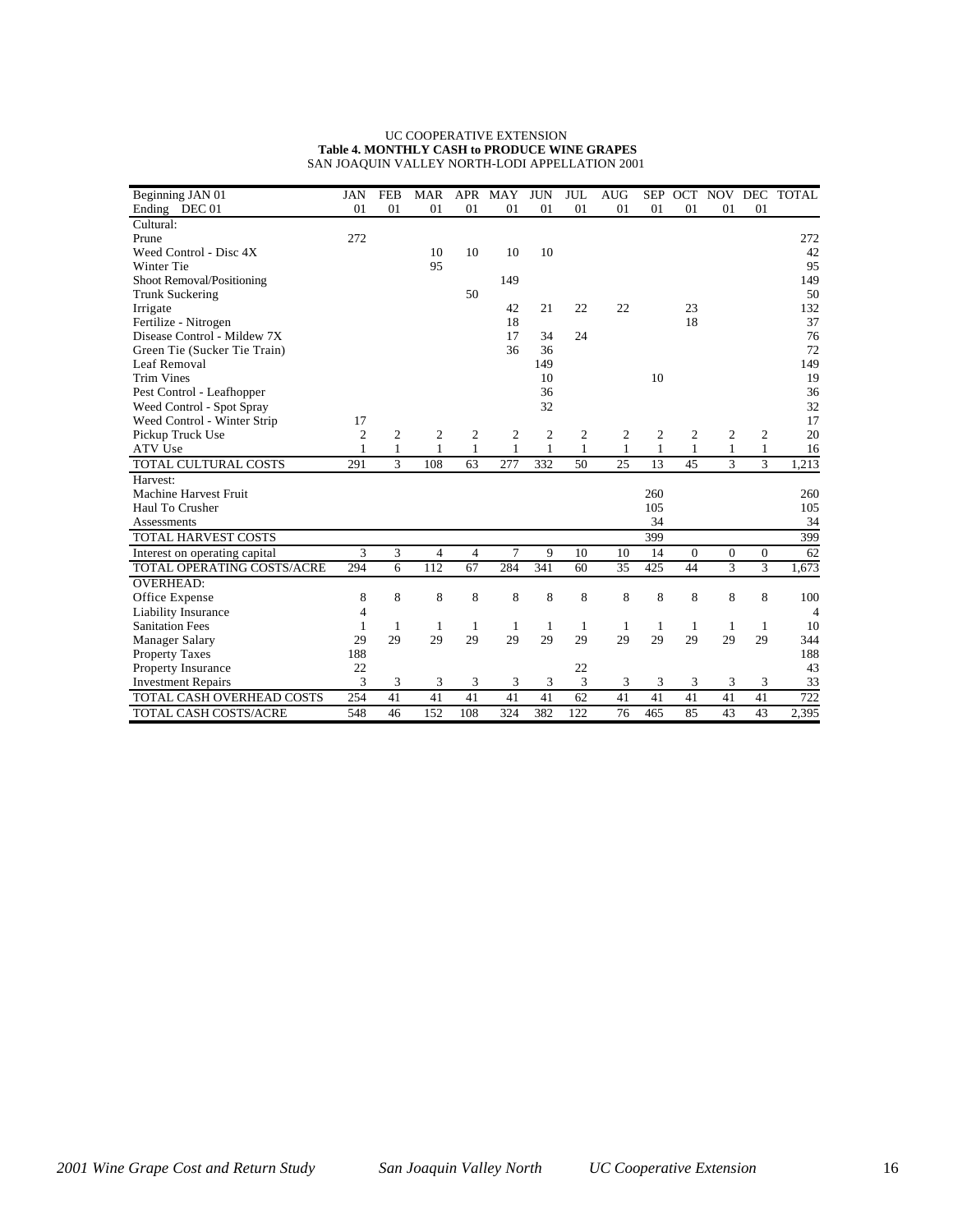#### UC COOPERATIVE EXTENSION **Table 5. WHOLE FARM ANNUAL EQUIPMENT, INVESTMENT, and BUSINESS OVERHEAD COSTS**

SAN JOAQUIN VALLEY NORTH, LODI APPELLATION 2001

|    |                      |         |      |         |          | Cash Overhead |       |        |
|----|----------------------|---------|------|---------|----------|---------------|-------|--------|
|    |                      |         | Yrs  | Salvage | Capital  | Insur-        |       |        |
|    | Yr Description       | Price   | Life | Value   | Recovery | ance          | Taxes | Total  |
| 01 | 30 HP 4WD Tractor    | 19.305  | 12   | 4.827   | 2.117    | 80            | 121   | 2.318  |
| 01 | 70 HP 4WD Tractor    | 45,000  | 12   | 11.251  | 4.935    | 187           | 281   | 5.404  |
| 01 | ATV 4WD              | 4.500   |      | 1.707   | 627      | 21            | 31    | 679    |
| 01 | Disc - Tandem 7'     | 5,500   | 15   | 528     | 571      | 20            | 30    | 621    |
| 01 | Duster - 3 Pt        | 3.500   | 10   | 619     | 446      | 14            | 21    | 480    |
| 01 | Orch Sprayer 400 Gal | 20,000  | 10   | 3.537   | 2.549    | 78            | 118   | 2.745  |
| 01 | Pickup Truck 1/2 Ton | 23,000  | 7    | 8.725   | 3.206    | 106           | 159   | 3.470  |
| 01 | Vine Trimmer         | 8.500   | 15   | 228     | 906      | 29            | 44    | 979    |
| 01 | Weed Sprayer 200 Gal | 4.000   | 10   | 707     | 510      | 16            | 24    | 549    |
|    | <b>TOTAL</b>         | 133,305 |      | 32.129  | 15.867   | 551           | 827   | 17,245 |
|    | 60 % of New Cost *   | 79.983  |      | 19.277  | 9.520    | 331           | 496   | 10.347 |

#### ANNUAL EQUIPMENT COSTS

#### ANNUAL INVESTMENT COSTS

|                          |           |      |           |                | Cash Overhead |        |              |         |
|--------------------------|-----------|------|-----------|----------------|---------------|--------|--------------|---------|
|                          |           | Yrs  | Salvage   | Capital        | Insur-        |        |              |         |
| Description              | Price     | Life |           | Value Recovery | ance          | Taxes  | Repairs      | Total   |
| Building 40'X60'         | 60,000    | 20   |           | 5.532          | 200           | 300    | 1.200        | 7.232   |
| <b>Irrigation System</b> | 243.150   | 25   |           | 20,304         | 810           | 1.216  | 4,863        | 27,192  |
| Fuel Tanks 2-500 gal     | 3,500     | 25   | 1.295     | 271            | 16            | 24     | 70           | 381     |
| Land                     | 2,400,000 | 25   | 2.400,000 | 160,800        | $\theta$      | 24,000 | $\Omega$     | 184,800 |
| Tools-Shop/Field         | 12.000    | 15   | 1,133     | 1.247          | 44            | 66     | 240          | 1,596   |
| Vineyard Establishment   | 658,020   | 22   |           | 58,017         | 2.191         | 3,290  | $\mathbf{0}$ | 63,498  |
| TOTAL INVESTMENT         | 3.376.670 |      | 2.402.428 | 246.171        | 3.260         | 28.895 | 6.373        | 284,699 |

ANNUAL BUSINESS OVERHEAD COSTS

|                        | Units/ |      | Price/ | Total  |
|------------------------|--------|------|--------|--------|
| Description            | Farm   | Unit | Unit   | Cost   |
| Liability Insurance    | 200    | acre | 3.83   | 766    |
| Manager Salary         | 195    | acre | 343.59 | 67,000 |
| Office Expense         | 195    | acre | 100.00 | 19.500 |
| <b>Sanitation Fees</b> | 195    | acre | 10.33  | 2.014  |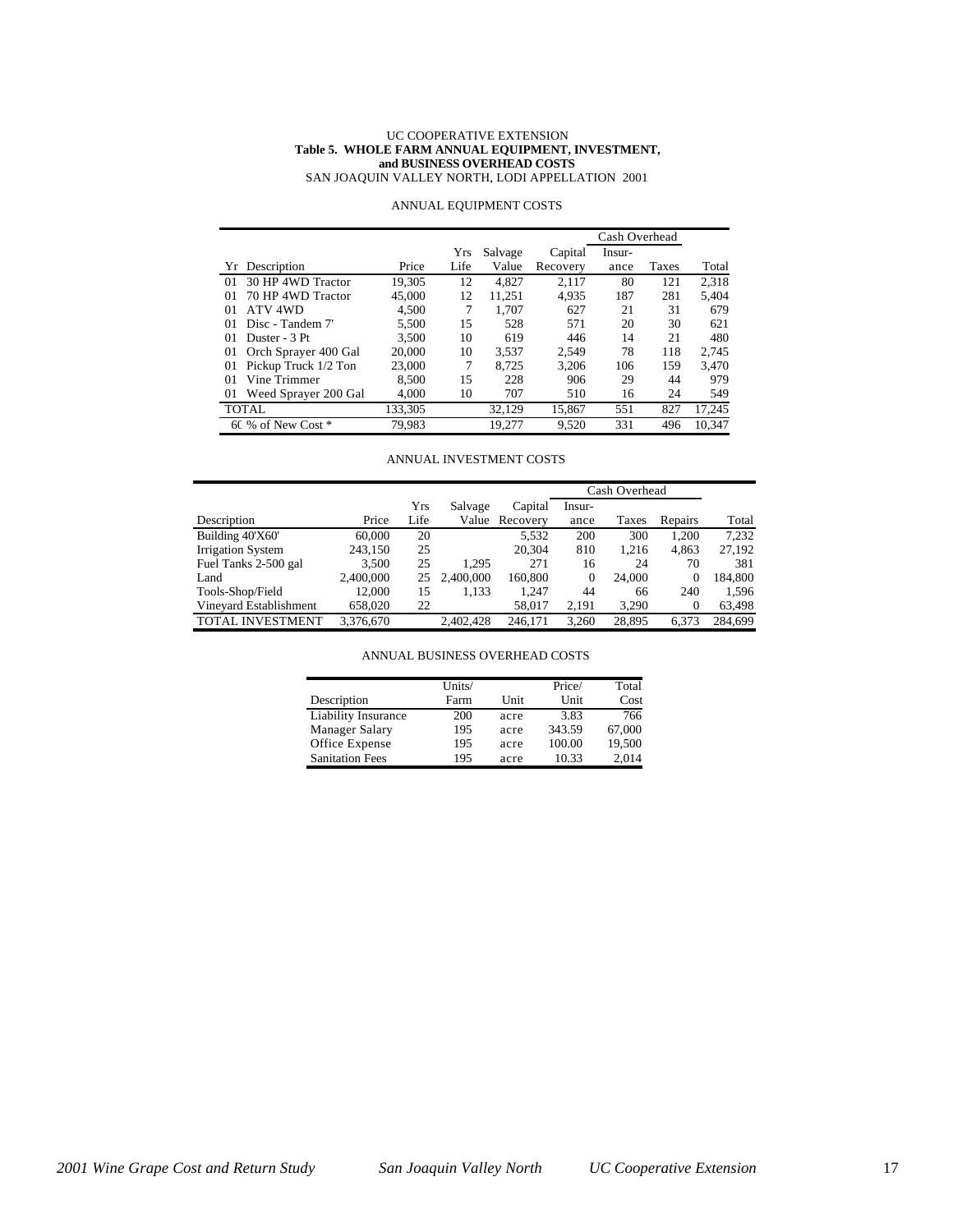#### UC COOPERATIVE EXTENSION **Table 6. HOURLY EQUIPMENT COSTS** SAN JOAQUIN VALLEY NORTH – LODI APPELLATION 2001

|    |                      |        | <b>COSTS PER HOUR</b> |        |       |           |          |       |              |  |
|----|----------------------|--------|-----------------------|--------|-------|-----------|----------|-------|--------------|--|
|    |                      | Actual | Cash Overhead         |        |       | Operating |          |       |              |  |
|    |                      | Hours  | Capital               | Insur- |       |           | Fuel $&$ | Total | Total        |  |
|    | Yr Description       | Used   | Recovery              | ance   | Taxes | Repairs   | Lube     | Oper. | $Costs/Hr$ . |  |
| 01 | 30 HP 4WD Tractor    | 264.40 | 4.81                  | 0.18   | 0.27  | 0.85      | 2.13     | 2.98  | 8.24         |  |
| 01 | 70 HP 4WD Tractor    | 712.30 | 4.16                  | 0.16   | 0.24  | 1.98      | 4.98     | 6.96  | 11.51        |  |
| 01 | ATV 4WD              | 242.80 | 1.55                  | 0.05   | 0.08  | 0.33      | 1.16     | 1.49  | 3.17         |  |
| 01 | Disc - Tandem 7'     | 309.00 | 1.11                  | 0.04   | 0.06  | 1.71      | 0.00     | 1.71  | 2.92         |  |
| 01 | Duster - 3 Point     | 147.20 | 1.82                  | 0.06   | 0.08  | 0.49      | 0.00     | 0.49  | 2.45         |  |
| 01 | Orch Sprayer 400 Gal | 133.30 | 11.47                 | 0.35   | 0.53  | 2.81      | 0.00     | 2.81  | 15.16        |  |
| 01 | Pickup Truck 1/2 Ton | 242.80 | 7.92                  | 0.26   | 0.39  | 1.68      | 4.34     | 6.02  | 14.59        |  |
| 01 | Vine Trimmer         | 191.30 | 2.84                  | 0.09   | 0.14  | 3.33      | 0.00     | 3.33  | 6.40         |  |
| 01 | Weed Sprayer 200 Gal | 183.50 | 1.67                  | 0.05   | 0.08  | 0.56      | 0.00     | 0.56  | 2.36         |  |